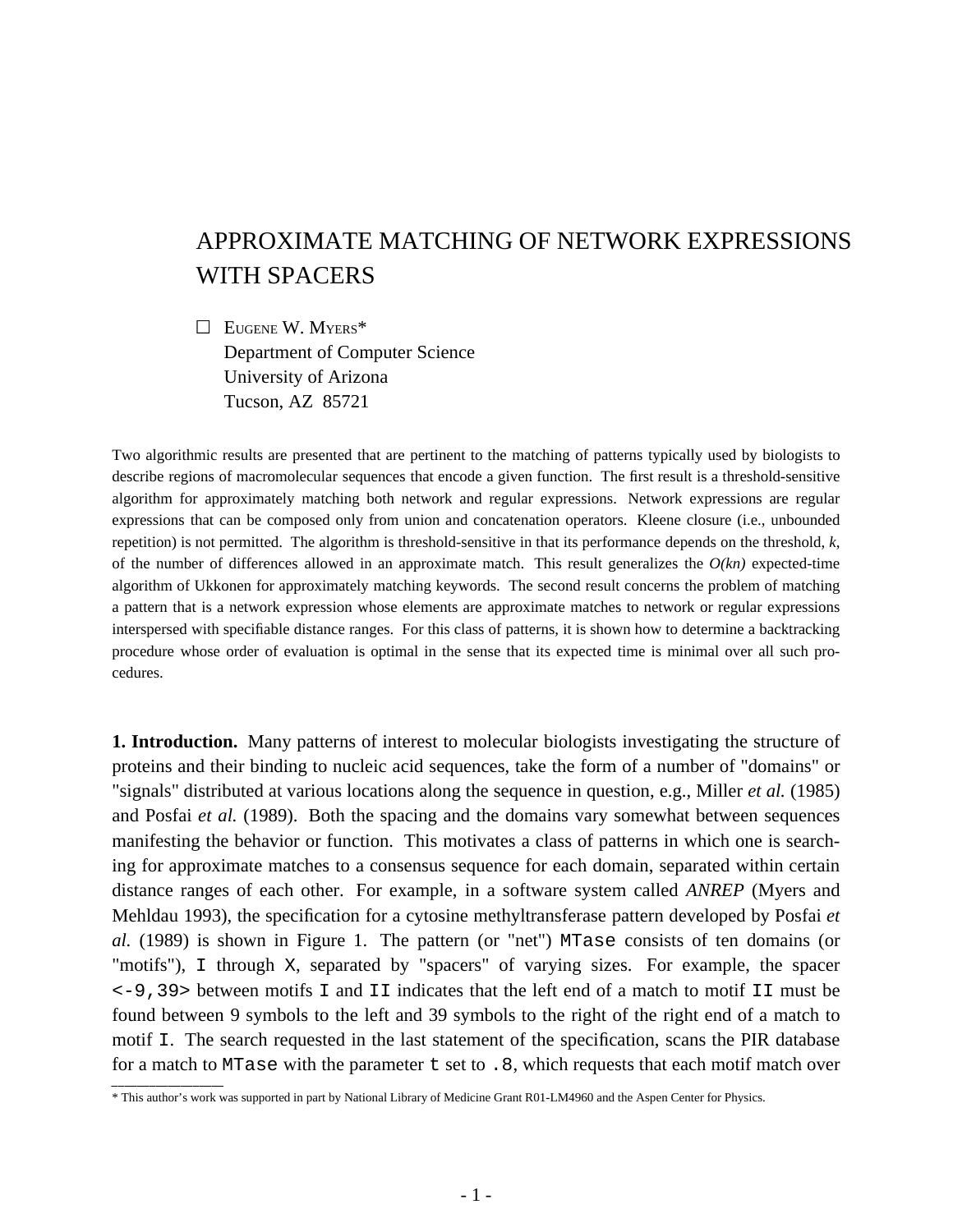at least 80% of its length. The motifs themselves are sequences of symbols, symbol classes (e.g., [ILM] which matches I, L, or M), and wild-cards (i.e., . which matches any symbol).

```
# Cytosine Methyltransferase pattern (Posfai et al. NAR 17, 7 (1989))
motif I = "[ILM][DS][FL]F[ACS]G.[GM][AG][FIL]..[AGS]....G";
motif II = "[ILV]..[INS][DE].[DFN]..[AI]..[STV][FIY]..[IN]";
motif III = "D[IV][RST]";
motif IV = "[DN].[ILV].[AGS]G[FPS]PC[PQ].[FW]S..G.....[EDS]";
motif V = "[EDP].[QR][GN].[LMV][FY]";
motif VI = "[PT].....ENV.[GN]......[GKN]";
motif VII = "[DG]Y.[FIV]";
motif VIII = "[DIN][ADS]..[FHY][FGN][ILV][AP]Q.R[EKQ]R...[EIV][ACG]";
motif IX = "R.[FLM][HTS]..E..[ARV][ILV][MQ].[FY][DEP]";
motif X = "[KRS]....Y[KQR][EMQ].GN[AS][IV].[IPV].[ALV]....[AFG]";
net MTase\{t\} =
     \{I, t\} <-9,39> \{II, t\} <-5,20> \{III, t\} <-4,34> \{IV, t\} <-13,41> \{V, t\} <-1,19>
     \{VI, t\} <1,42> \{VII, t\} <-7,21> \{VIII, t\} <34,322> \{IX, t\} <-5,25> \{X, t\};
search(FASTA) PIR for MTase{.8}; # Search FASTA-formatted PIR for an 80% density match.
```
Figure 1. An *ANREP* pattern specification.

A reader interested in the practical engineering issues and the complete range of capabilities of *ANREP* are referred to a companion paper (Myers and Mehldau 1993). The focus of this paper is on the algorithms for the formal discrete pattern matching problem that lies at the heart of the *ANREP* system. This introduction presents the essential background concepts and a formal definition of the two-tiered class of patterns for which we present algorithmic results. These algorithmic results have been implemented and form the core of *ANREP*'s implementation. The two-tiered pattern class considered here was formulated in direct response to the range of patterns posited in the current molecular biology literature as exemplified by Figure 1. However, it should be noted in passing that the pattern class could also be applied to other domains such as information retrieval and speech recognition.

To begin a formal treatment, one needs the concept of an approximate match to a pattern (say, a regular expression) *R* over alphabet  $\Sigma$ . But this requires introducing first the much studied concept of an alignment and its score. Given sequences  $A = a_1 a_2 \cdots a_n$  and  $B = b_1 b_2 \cdots b_m$  over alphabet  $\Sigma$ , an alignment between them is a sequence of pairs  $(i_1, j_1)$ ,  $(i_2, j_2)$ ,  $\cdots$   $(i_{len}, j_{len})$  such that  $i_k < i_{k+1}$  and  $j_k < j_{k+1}$ . This trace aligns  $a_{i_k}$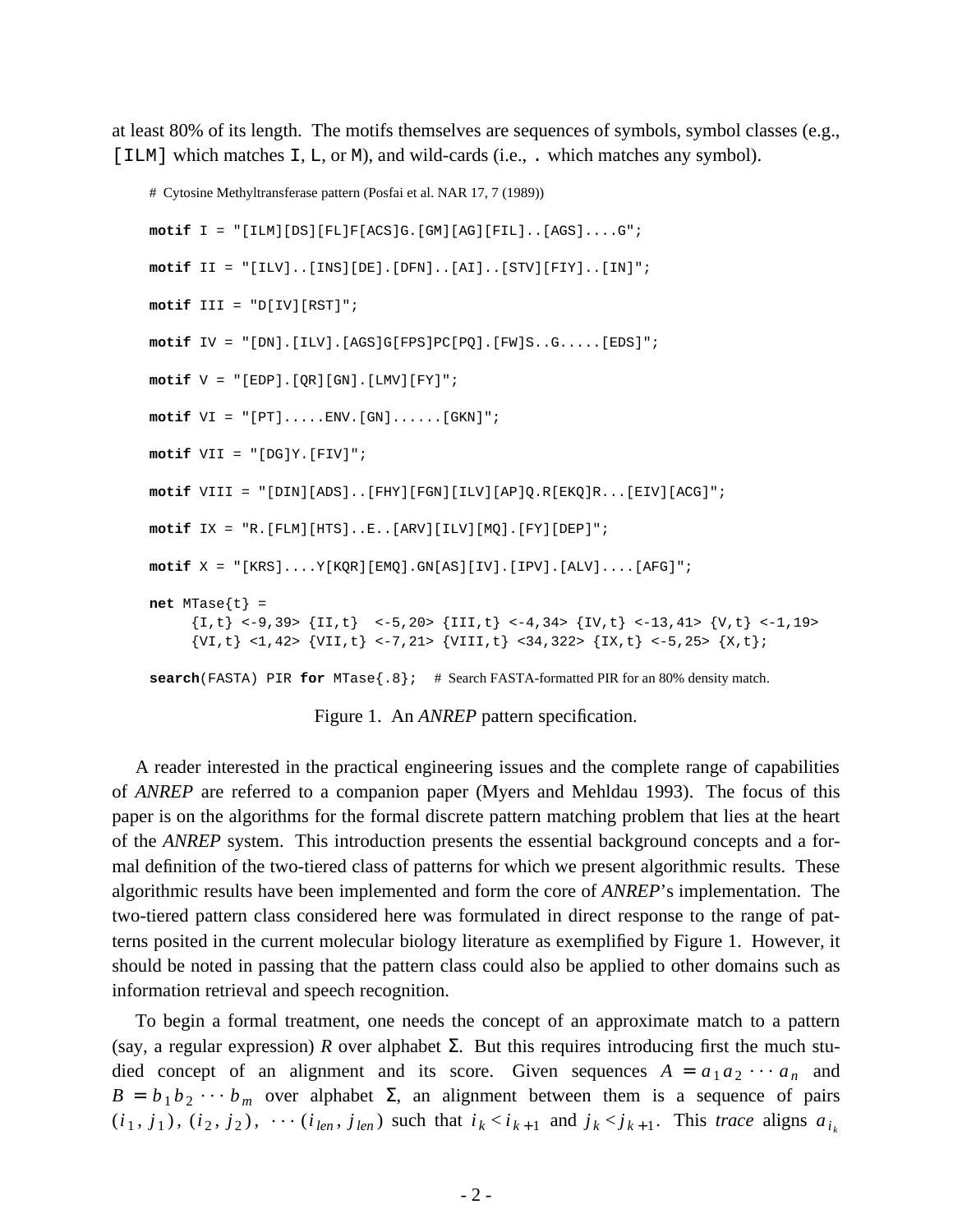with  $b_{j_k}$  for each *k* and if one imagines drawing lines between aligned symbols, then the condition on indices implies the lines do not cross. Observe that there are a tremendous number of distinct alignments between *A* and *B*. What is desired are those alignments that are optimal with respect to some criterion. To do so, introduce scoring scheme  $\delta(a, b)$  which is a function giving a *non-negative* real-valued score for each pair of symbols *a* and *b* from  $\Sigma \cup {\epsilon}$ . For *a*,  $b \in \Sigma$ ,  $\delta(a, b)$  gives the score of aligning *a* with *b*;  $\delta(\varepsilon, b)$  is the score of leaving *b* unaligned in sequence *B*; and  $\delta(a, \varepsilon)$  is the score of leaving *a* unaligned in sequence *A*. The score of an alignment is the sum of the scores assigned by  $\delta$  to its aligned pairs and unaligned symbols. An optimal alignment is one of minimal score. Finding an optimal alignment and its cost, δ(*A*, *B*), is a much studied problem solvable with a dynamic programming algorithm in  $O(mn)$  time (Levenshtein 1966, Needleman and Wunsch 1970, Wagner and Fischer 1974).

A pattern *R*, such as a regular expression, is formally a specification of a set (potentially infinite) of sequences, i.e., the language  $L(R)$ . From another perspective these are the sequences exactly matched by the pattern. With this view one can think of a sequence that aligns particularly well with a sequence exactly matched by *R*, as approximately matching *R*. Formally, the set of sequences approximately matching  $R$  within threshold  $T$  under scoring scheme  $\delta$  is  $L_{\delta}(R, T) = \{ A : \exists B \in L(R), \delta(A, B) \leq T \}$ . The problem of approximately matching patterns arises naturally in the context of pattern matching for biological sequences because evolutionary pressures mutate any given precursor over time. Myers and Miller (1989) presented an  $O(np)$  algorithm for approximately matching sequence *A* to regular expression *R* where *p* is the length of *R*. A regular expression is any pattern that can be built up from symbols via concatenation, union, and/or unbounded repetition (formally known as Kleene closure). However, in most applications in molecular biology the Kleene closure operator is not useful, thus motivating the definition of a *network expression* as a regular expression not containing a Kleene closure. Thus in direct terms, a network expression is any pattern built up from concatenation and union operations. From here forward, this paper focuses on network expressions and only digresses in one paragraph of Section 3 to show that the result there is applicable to regular expressions. We do so primarily because the motivating application, *ANREP*, only requires networks, but also because restricting attention to networks simplifies much of what follows. Indeed, approximately matching networks is not difficult (as will be seen momentarily) and the first algorithm for doing so is attributable to Sankoff and Kruskal (1983, pp. 265-310).

Hereafter, a network expression when coupled with a threshold will be termed a *motif*. It should be noted, however, that the term "motif" has been used broadly in the computational molecular biology literature to denote a pattern of some type. For example, the Gribskov profiles (Gribskov *et al.* 1988) and Staden weight matrices (Staden 1988) have been called motifs along with several other pattern classes (e.g., Abarbanel *et al.* 1984, Saurin and Marliere 1987, Bairoch 1991). In the companion paper on ANREP (Myers and Mehldau 1993) we showed that a simple extension of the concept of a scoring scheme given above, allows the motifs of this paper to encompass and generalize many of these other pattern classes. In any event, for this paper we use the term motif to denote a network expression, threshold pair.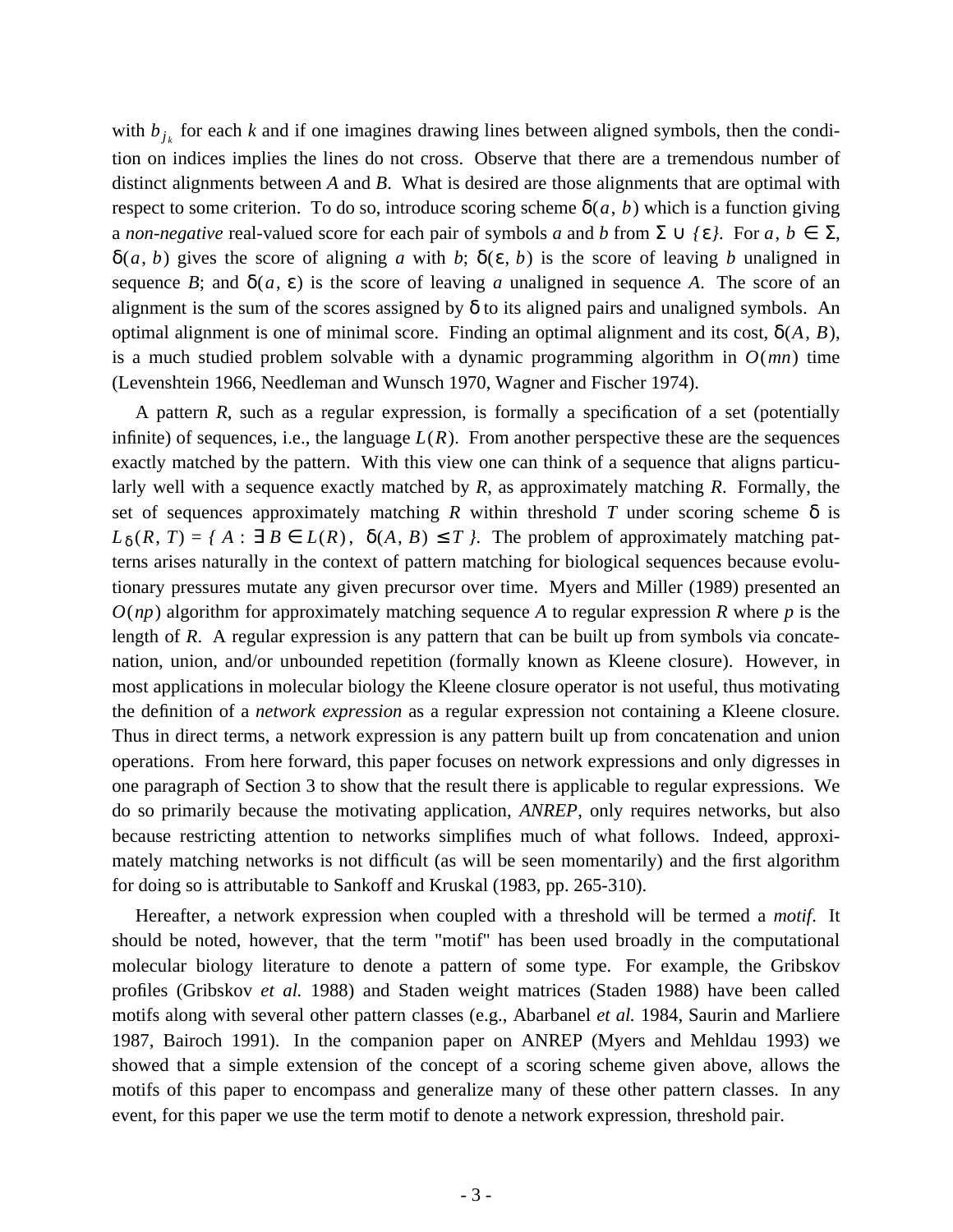Now consider the composite problem of matching a pattern consisting of several motifs separated by specifiable distance ranges or *spacers*. Formally, let a *net N* be a network expression over the (infinite) alphabet of motifs, *{R*:*T}*, and spacers, [*l*, *r*]. The pair *{R*:*T}* denotes an approximate match within threshold *T* of network expression *R* where an implied alphabet Σ and scoring scheme  $\delta$  will be assumed to apply to all motifs for simplicity. The spacer [*l*, *r*] matches any sequence of between *l* and *r* symbols. The integers may be negative in which case the spacer indicates that the left end of the item after it must begin so many characters to left of the right end of the preceding item. For example, the pattern *{A*:2*}* ( [0, 20] *{B*:4*}* | [−5, 5] *{C*:1*}* ), matches an approximate match to network expression *A*, either followed zero to twenty symbols later by a fairly loose match to *B*, or followed within five symbols to the left or right by a more stringent match to *C*. The bar denotes union (alternation), juxtaposition denotes concatenation, and parentheses may be used to enforce an arbitrary order of precedence. Proceeding more formally, sequence  $A = a_1 a_2 \cdots a_n$  over alphabet  $\Sigma$  is said to match net *N*, written  $A \sim N$ , if and only if there exists index sequence  $i_0$ ,  $i_1$ ,  $\dots$   $i_p$  and sequence  $W = w_1 w_2 \dots w_p$  over the alphabet of motifs and spacers such that (1)  $W \in L(N)$ , (2)  $i_0 = 0$  and  $i_p = n$ , and (3) if  $w_k$  is motif  $\{R: T\}$  then  $a_{i_{k-1}+1} a_{i_{k-1}+2} \cdots a_{i_k}$  $\in L_{\delta}(R, T)$ , and if  $w_k$  is spacer [*l*, *r*] then  $i_k - i_{k-1} \in [l, r]$ . As noted earlier, this two-tiered problem of matching network expressions of motifs and spacers is a formal embodiment of the pattern matching capability built into the *ANREP* software system for the analysis of biosequences (Myers and Mehldau 1993).

In this paper, two results of algorithmic interest for the problem of matching nets are presented. The first is a threshold-sensitive algorithm for matching motifs that generalizes Ukkonen's  $O(kn)$  algorithm for approximately matching keywords (Ukkonen 1985). This is presented in Section 3, after Section 2 which reviews the traditional solution to this problem cast in an automata-theoretic form required for our second result presented in Section 4. This second result is a backtracking algorithm for matching net patterns that picks a backtracking order that minimizes the expected time spent searching for a match.

**2. A Review of Approximately Matching Network Expressions.** A network expression over alphabet  $\Sigma$  is any expression built up from the symbols in  $\Sigma \cup {\{\epsilon\}}$  with the operations of concatenation (juxtaposition) and alternation ( $\vert$ ). The symbol  $\varepsilon$  matches the empty string. For example,  $a(bc \mid \varepsilon) d$  denotes the set  $\{ad, abcd\}$ . While an expression is a convenient textual representation of a network, a graph theoretic, finite automaton formulation is better suited to our purpose of approximately matching networks.

There are several different models of finite automata to choose from (Hopcroft and Ullman 1979, pp. 13-76). The non-deterministic, state-labeled, finite automaton model is used here and will be referred to as an  $\epsilon$ -NFA. Formally, an  $\epsilon$ -NFA,  $F = \langle V, E, \lambda, \theta, \phi \rangle$ , consists of: (1) a set, *V*, of vertices, called *states*; (2) a set, *E*, of directed edges between states; (3) a function, λ, assigning a "label"  $\lambda_s \in \Sigma \cup \{\varepsilon\}$  to each state *s*; (4) a designated "source" state,  $\theta$ ; and (5) a designated "sink" state, φ. Intuitively, *F* is a vertex-labeled directed graph with distinguished source and sink vertices. We will use the notation  $t \rightarrow s$  to denote that there is an edge in *F* from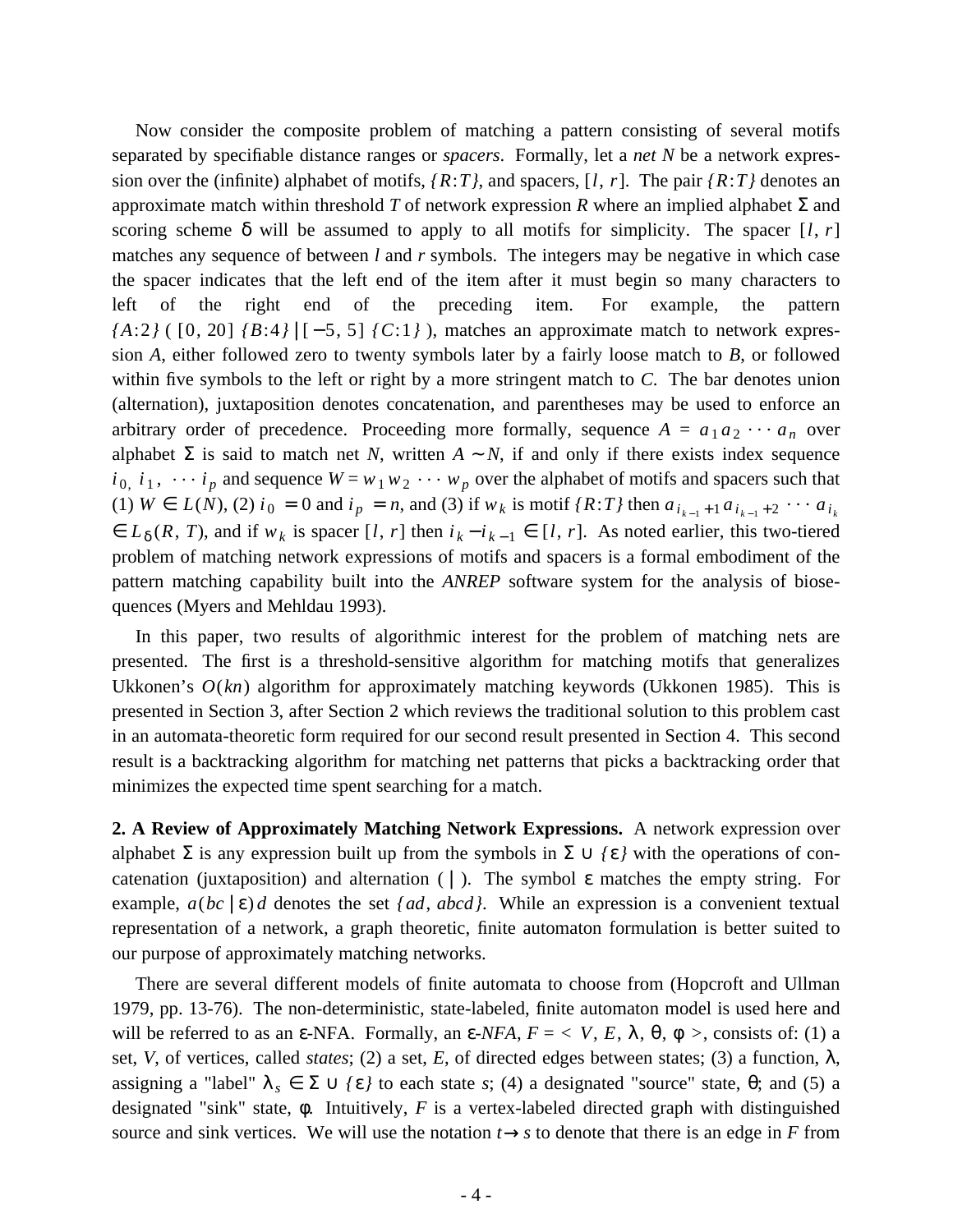state *t* to state *s*. A directed path through *F spells* the sequence obtained by concatenating the non- $\varepsilon$  state labels along the path.  $L_F(s)$ , the *language accepted at*  $s \in V$ , is the set of sequences spelled on paths from  $\theta$  to *s*. The *language accepted by F* is  $L_F(\phi)$ .

Any network expression, *R*, can be converted into an equivalent finite automaton *F* with the inductive construction depicted in Figure 2. For example, the figure shows that  $F_{RS}$  is obtained by constructing  $F_R$  and  $F_S$ , adding an edge from  $\phi_R$  to  $\theta_S$ , and designating  $\theta_R$  and  $\phi_S$  as its source and sink states. After inductively constructing  $F_R$ , an  $\varepsilon$ -labeled start state is added as shown in the figure to arrive at *F*. This last step guarantees that the sequence spelled by a path is the sequence of symbols *at the head of each edge*, and together with the choice of finite automaton model is essential for the upcoming alignment graph construction.



Figure 2. Constructing the ε-NFA for network expression *R*.

A straightforward induction shows that automata constructed for network expressions by the above process have the following properties: (1) every state has an in-degree and an out-degree of 2 or less; and (2)  $|V| \le 2|R|$ , i.e., the number of states in *F* is less than twice *R*'s length. That is, for any network expression, there is an equivalent ε-NFA whose size, measured in vertices or edges, is linear in the length of *R*. Another property of *F*'s graph is that it is acyclic and so its states can be *topologically* ordered. An ordering of the states is said to be a topological order if and only if for every state, *s*, its predecessors in *R* come before *s* in the ordering. Finally, of essential importance to the threshold-sensitive algorithm of Section 3, is the fact that *F* is a *series/parallel* graph.

To arrive at the basic dynamic programming algorithm for approximately matching network expression *R* with sequence  $A = a_1 a_2 \cdots a_n$ , it is easiest to reduce the problem to one of finding a shortest source-to-sink path in a weighted and directed *alignment graph* constructed from *R* and *A* (Myers and Miller 1989). The vertices of the alignment graph consist of  $n+1$ copies of *F*, the ε-NFA for *R*, arranged one on top of another as shown in Figure 3. Formally, the vertices are the pairs  $(i, s)$  where  $i \in [0, n]$  and  $s \in V$ . For every vertex  $(i, s)$  there are up to five edges directed into it. (1) If  $i > 0$ , then there is a *deletion* edge from  $(i - 1, s)$  that models leaving  $a_i$  unaligned and its weight is  $\delta(a_i, \varepsilon)$ . (2) If  $s \neq \theta$ , then for each state *t* such that  $t \rightarrow s$ , there is an *insertion* edge from  $(i, t)$  that models leaving  $\lambda_s$  unaligned (in whatever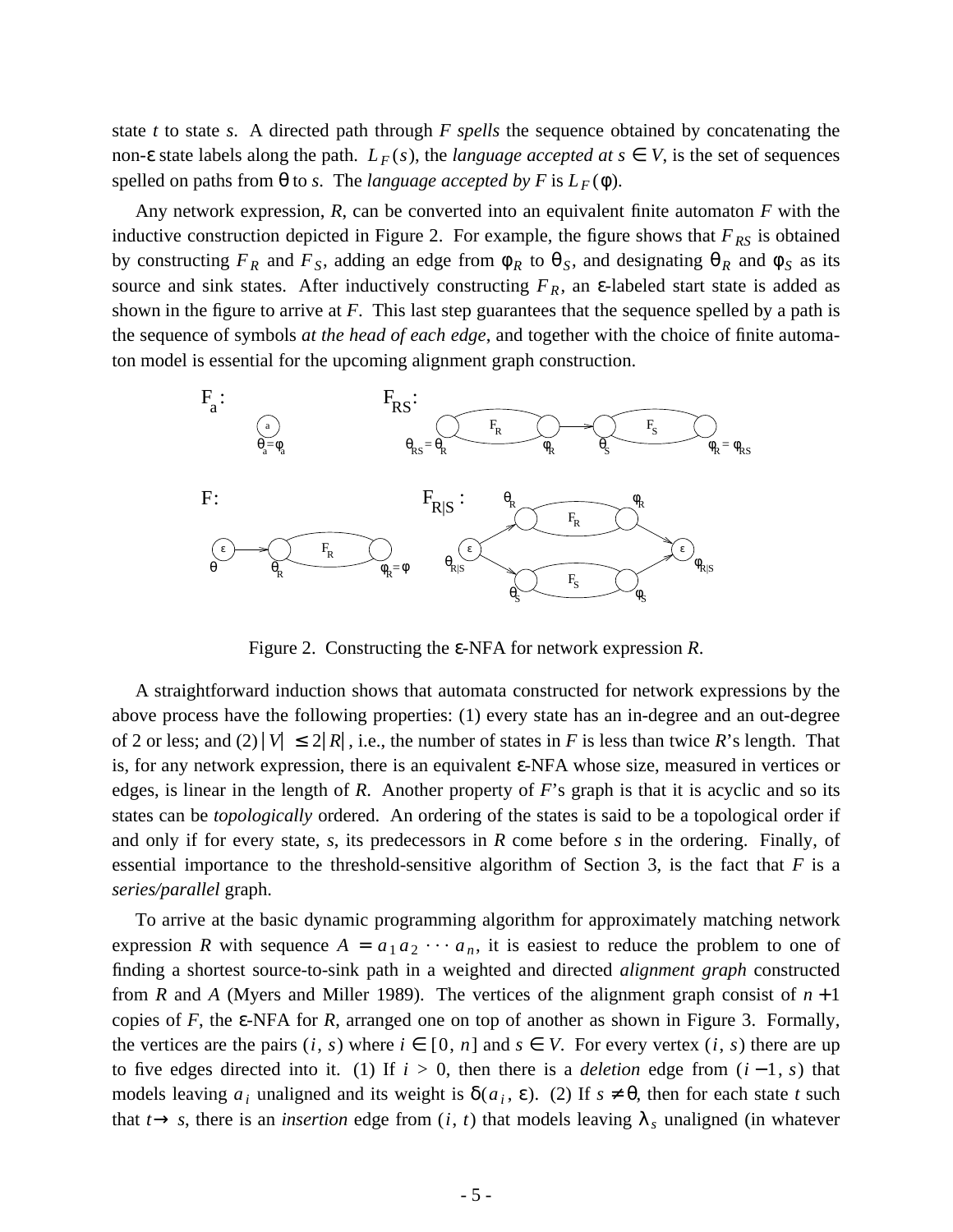sequence of  $L(R)$  that is being spelled) and its weight is  $\delta(\varepsilon, \lambda_s)$ . (3) If  $i > 0$  and  $s \neq \theta$ , then, for each state *t* such that  $t \rightarrow s$ , there is a *substitution* edge from  $(i - 1, t)$  that models aligning  $a_i$ with  $\lambda_s$  and its weight is  $\delta(a_i, \lambda_s)$ . An exercise in induction reveals that the construction is such that every path from  $(i, t)$  to  $(j, s)$  models an alignment between  $a_{i+1}a_{i+2} \cdots a_j$  and the sequence spelled on the heads of the edges in the path from *t* to *s* in *F* that is the "projection" of the alignment graph path. The mapping of paths to alignments is not one-to-one since substitutions into ε-labeled states have the redundant effect of leaving *a<sup>i</sup>* unaligned, and insertion edges into ε-states redundantly align ε with ε. However, as long as one defines  $\delta(\epsilon, \epsilon) = 0$ , then the cost of paths and their alignments coincide. Moreover, every alignment is modeled by at least one path. Thus the problem of approximately matching *A* to *R* is equivalent to finding a least cost path between source vertex  $(0, \theta)$  and sink vertex  $(n, \phi)$ . It can be further shown that all substitution and deletion edges entering  $\varepsilon$ -labeled vertices except  $\theta$  can be removed without destroying the property of there being a path corresponding to every alignment. These edges are removed in the example of Figure 3 to avoid cluttering the graph. In Figure 3, solid circles denote ε-labeled states and unlabeled edges have weight  $δ(ε, ε) = 0$ .



Figure 3. The alignment graph for  $A = ab$  versus  $R = (a \mid b) ab$ .

Any alignment graph is easily seen to be acyclic since *F* is acyclic. Thus one can readily formulate the following central recurrence for the least path cost,  $C(i, s)$ , from  $(0, \theta)$  to vertex  $(i, s)$ :

$$
C(i,s) = \min \{ \min_{t \to s} \{ C(i-1,t) + \delta(a_i,\lambda_s) \}, \min_{t \to s} \{ C(i,t) + \delta(\varepsilon,\lambda_s) \}, \, C(i-1,s) + \delta(a_i,\varepsilon) \} \tag{2.1}
$$

For the "boundary" vertices with  $i = 0$  or  $s = \theta$ , the terms that are undefined should be omitted, and for the source vertex,  $C(0, \theta) = 0$ . By construction of the alignment graph,  $C(i, s) =$ min *{*  $\delta(A_i, B)$  :  $B \in L_F(s)$  *}*, the score of the best alignment between a sequence in  $L_F(s)$  and the prefix  $A_i = a_1 a_2 \cdots a_i$  of *A*. Assuming the length of *R* is *p* then there are  $O(np)$  vertices in the alignment graph and the in-degree of each is less than 5. Thus by applying the dynamic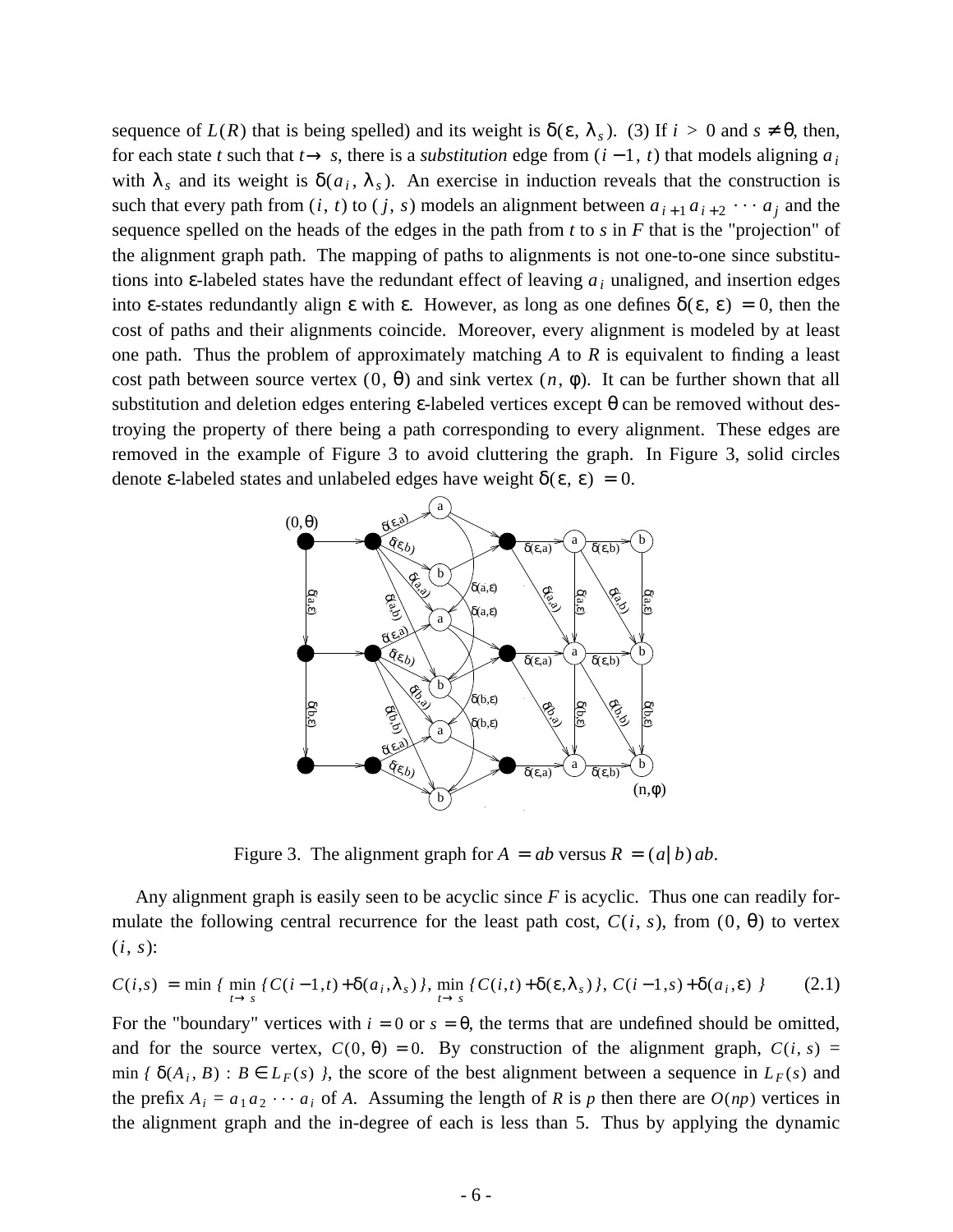programming paradigm one can compute  $C(i, s)$  for every vertex in increasing order of *i* and any topological order of *V*. Computing the value of each vertex using the recurrence above takes *O*(1) time given the value of its immediate predecessors in the graph. Thus  $C(n, \phi)$  = min  $f \delta(A, B)$ :  $B \in L(R)$  *}*, the score of the best alignment between *A* and a sequence in  $L(R)$ , can be computed in  $O(np)$  time.

Thus far the problem under consideration has been that of determining the score of the best alignment between *A* and *R*. For a given threshold *T*, a solution to this basic problem suffices to allow us to determine if  $A \in L_{\delta}(R, T)$  since the predicate is true if and only if  $C(n, \phi) \leq T$ . But in general, one is faced with a very large text — *n* a million or more — and one is interested in finding those *substrings* of *A* that approximately match motif  $M = \{R: T\}$ . As Sellers (1980) noticed a decade ago, it suffices to simply modify the boundary of the central recurrence (2.1) so that  $C(i, \theta) = 0$  for all *i*. This is tantamount to making every  $\theta$ -vertex a source vertex as opposed to just  $(0, \theta)$ , and has the consequence that now  $C(i, s)$  = min  $\{\delta(A_{j,i}, B) : j \le i \text{ and } B \in L_F(s) \}$  where  $A_{j,i}$  denotes the substring  $a_{j+1}a_{j+2} \cdots a_i$  of A ( $\varepsilon$ if  $j = i$ ). It then follows that there exists a suffix of  $A_i$  matching  $R$  within threshold  $T$  if and only if  $C(i, \phi) \leq T$ . In such an instance the index *i* is termed the right end of a match.

In applications where *n* is very large, it is prohibitive to use  $O(np)$  space for the quantities *C*(*i*, *s*). Let *C*<sub>*i*</sub> denote the "row" of entries  $\{C(i, s)\}_{s \in V}$  and observe from the central recurrence that row  $C_i$  can be computed given just  $C_{i-1}$  and  $a_i$ . Thus it is possible using only  $O(p)$  space to scan *A* from left-to-right computing  $C_i$  at each index and asking if *i* is the right end of an approximate match. In direct analogy with the state-set simulation of an ε-NFA on a text string, one can think of the  $C_i$ 's as modeling the states of a deterministic automaton where on symbol  $a_i$  the machine transits from state  $C_{i-1}$  to state  $C_i$ . It is impractical to actually build the automaton since it has an exponential number of states (infinite if  $\delta$  is irrational). However, it is useful to think in terms of scanning *A* with a finite automaton recognizing motif *M*, for then the issues of how to report matches (e.g., left-most longest) are identical to those already studied for the matching of regular expressions. This will be explored further in Section 4.

The concepts expounded to this point are summarized in the pseudo-code of Figure 4. Within the code, all attributes of a motif *M* are prefixed by "*M.*", e.g., *M.V* is the state set of *M*'s ε-NFA, *M.*θ is its start state, and so on. Also associated with *M* are two arrays *M.C* and *M. D* indexed by the states in *M.V.* These  $O(p)$  arrays are used to store "rows" of *C*-entries. The array *M.C* contains the current "state" of *M*, and *M. D* is used temporarily by the function *Advance* to compute a next state from the current one. The procedure  $Start(M)$  initializes M's state to  $C_0$ . Each call to *Advance*(*M*, *a*, *inject*) with *inject* set to *true*, updates *M.C* from its current state (row of *C*-entries) to the one obtained after scanning the symbol *a*. That is, if  $M.C = C_{i-1}$  upon invocation, then  $M.C = C_i$  after invoking  $Advance(M, a_i, true)$ . Also note that  $Advance$  returns *yes* if and only if  $M.C[\phi] \leq M.T$ , i.e., one has just scanned to the right end of an approximate match. Until the next paragraph, ignore the distinction between the *no* and *never* values returned by *Advance*, and also what the function does when *inject* is *false*. The procedure *Scanall* uses *Start* and *Advance* to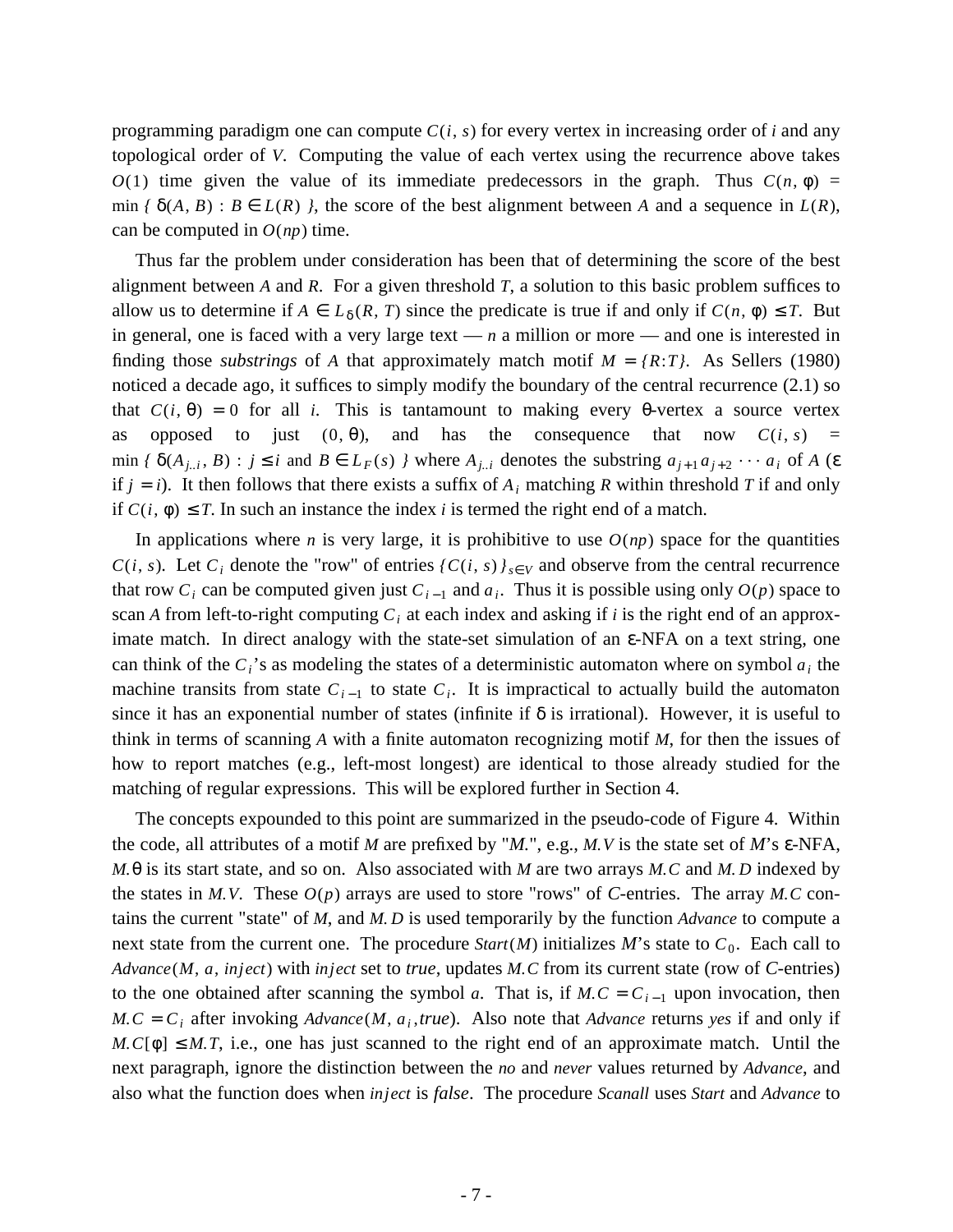compute  $C_i$  for increasing values of *i* and reports the right end of matches as they are encountered. It thus realizes the algorithm developed in the previous paragraph.

Consider the following final problem: given a set of indices  $J \subseteq [0, n]$  of potential left ends, determine the set  $Scan(M, J) = \{ i : \exists j \in J \text{ s.t. } A_{j,i} \in L_{\delta}(R, T) \}$  of right ends of approximate matches to *M* having a left end in *J*. Generalizing the previous discussion, what suffices is to modify the boundary conditions of the central recurrence (2.1) so that  $C(j, \theta)$  is set to 0 if and only if *j* ∈ *J*. This has the effect that now  $C(i, s) = \min \{ \delta(A_{j..i}, B) : j \in J \text{ and } B \in L_F(s) \}$ , and so the problem is solved by finding all *i* such that  $C(i, \phi) \leq T$  under this modification of the recurrence's boundary. Suppose that  $J = \{j_1, j_2, \cdots, j_c\}$  where  $j_1 < j_2 < \cdots < j_c$ , i.e., the elements are sorted. A simple approach is to modify *Scanall* so that *inject* is set to *true* only when  $i \in J$ , i.e., the value 0 is "injected" into the  $\theta$  value of the next state only when an index in *J* is traversed during the scan of *A*. However, efficiency can be improved in two simple ways: (1) start scanning at  $j_1$ , and (2) stop the scan when  $j_c$  has been passed and a right end is no longer possible. If the value of every vertex in *M*'s current state is greater than threshold, then *Advance* returns *never* instead of just *no*. Because δ is non-negative, it follows that every future state of *M*

```
procedure Start(M)
 \{M.C[M.\theta] \leftarrow 0for s ∈ M.V − M.θ in topological order do
          M.C[s] \leftarrow \min_{t \to s} \{M.C[t] + \delta(\varepsilon, \lambda_s)\}}
function Advance(M, a, inject): (yes, no, never)
 \{ M.D[M.\theta] \leftarrow M.C[M.\theta] + \delta(a,\epsilon)if inject then
         M. D[M, \theta] \leftarrow 0for s \text{ ∈ } M. V - M. \theta in topological order do
          M. D[s] \leftarrow \min_{t \to s} \{ M. C[t] + \delta(a, \lambda_s) \}, \min_{t \to s} \{ M. D[t] + \delta(\varepsilon, \lambda_s) \}, M. C[s] + \delta(a, \varepsilon) \}M.C ← M.Dif ∀ s, M. C[s] > M. T then
         return never
    else if M. C[M, \phi] > M. T then
         return no
    else
         return yes
 }
procedure Scanall(M) function Scan(M, J): set of [1..n]
 { Start(M) { I ← ∅
    for i \leftarrow 1 to n do k \leftarrow 2if Advance(M, a_i, true) = yes then Start(M)print i \cdot "is a match right end"
                                                                for i \leftarrow j_1 + 1 to n do
  { answer \leftarrow Advance(M, a_i, i = j_k)if k \leq |J| and i = j_k then k \leftarrow k+1if answer = yes then I \leftarrow I \cup \{i\}if answer = never and k > |J| then break
                                                                 }
                                                               return I
                                                             }
```
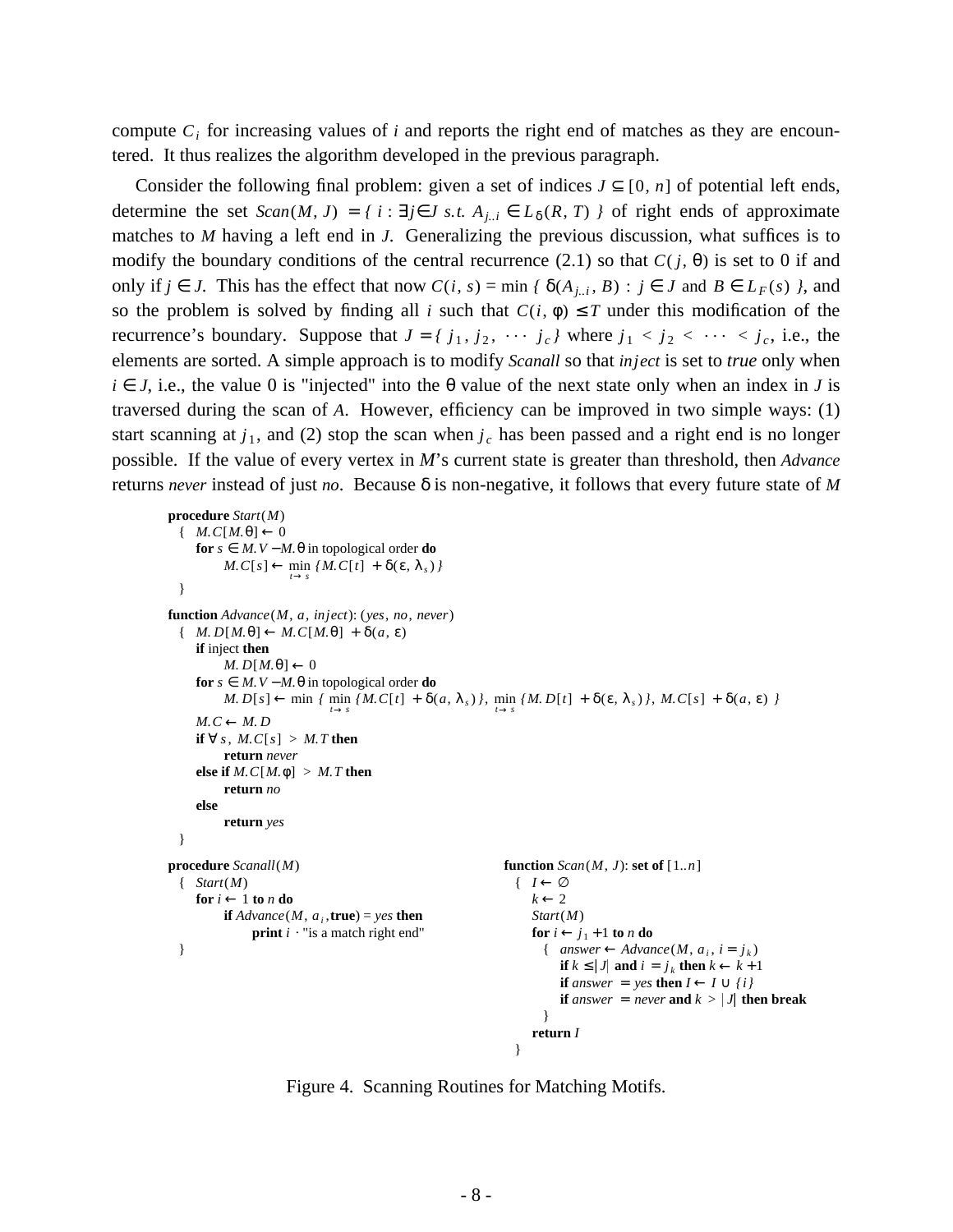will satisfy this condition unless a 0 is injected at some future point. Thus in the procedure *Scan* of Figure 4 that implements the reduced scan, condition (2) is detected when *never* is returned by *Advance* after the last possible injection has taken place. While *Scanall* scans *O*(*n*) characters, *Scan* scans only  $O(j_c - j_1 + p)$  provided the insertion and deletion costs of the scoring scheme  $\delta$ are bounded away from 0. If the range of indices covered by *J* is small, as it generally is in the upcoming problem of Section 4, this refinement is particularly important.

**3. A Threshold-Sensitive Motif Matching Algorithm.** Several authors have observed that in the case of a thresholded problem such as matching a motif, one need not compute every value  $C(i, s)$ , but simply those that are within the threshold *T* in question. Generally a few more entries than just those desired must be computed in order to ensure that none are missed, but this is acceptable provided the "zone" examined is on the order of the number of vertices whose least path cost is not greater than *T*. Fickett (1984) presented such an algorithm for sequence versus sequence comparison under non-negative δ. Ukkonen (1985) presented an *O*(*kn*) expected-time algorithm for approximate keyword matching where  $T = k$  errors are allowed under the unit cost model:  $\delta(x, y) =$  **if**  $x = y$  **then** 0 **else** 1. Note that approximate keyword matching is just a special case of network matching where *F* is a line graph or chain. The complexity of Ukkonen's algorithm depends on the fact that the expected number of vertices in each row  $C_i$  whose value is within threshold  $T$  is  $O(T)$ . Because performance depends on the parameter  $T$ , the algorithm is termed threshold-sensitive. The tighter (smaller) the threshold, the faster the algorithm performs. Ukkonen's algorithm easily generalizes to any non-negative δ, but it becomes difficult to characterize the expected size of the zone computed in each row. Nonetheless, this treatment will continue to adhere to the threshold-sensitive characterization since performance depends primarily on the stringency of the required match and not on the size of the pattern. In this section a zone or threshold-sensitive algorithm for approximate network expression matching under non-negative  $\delta$  is developed.

Let  $C_{i-1}(s)$  be the value of vertex  $(i-1, s)$  in whatever row,  $C_{i-1}$ , a motif recognizer finds itself in after scanning the  $i - 1^{st}$  text symbol  $a_{i-1}$ . Let  $T_{i-1} = \{ s : C_{i-1}(s) \le T \}$  be the set of values in row  $C_{i-1}$  that are within the threshold *T*. Suppose at this point that one has somehow managed to arrive at a set  $Z_{i-1} \supseteq T_{i-1}$  and values  $C_{i-1}^*(s)$  for  $s \in Z_{i-1}$  such that if  $C_{i-1}(s) \leq T$  then  $C_{i-1}^*(s) = C_{i-1}(s)$  and  $C_{i-1}^*(s) > T$  otherwise. Such a set and its values, denoted  $Z_{i-1}/C_{i-1}^*$ , is called a *zone* and it correctly models all the values of  $C_{i-1}$  within *T*. The goal is to advance the motif recognizer over symbol  $a_i$  to its next state,  $C_i$ , but only computing enough of this new row to arrive at a new zone,  $Z_i/C_i^*$ , encompassing the values within threshold *T*. Of course the challenge is to keep each zone as small as possible (a trivial solution would be to let  $Z_i = V$ ). It would be ideal if  $Z_i$  were  $T_i$  but it does not seem to be possible to compute these "perfect" zones at a cost of  $O(1)$  time per zone vertex. We can however achieve this computational rate if  $Z_i$  is relaxed to a superset of  $T_i$  such that (1) the subgraph of *F* restricted to the vertices in  $Z_i$  is connected, and (2) the removal of any vertex from  $Z_i - T_i$  disconnects this subgraph. As will be seen later, the connectedness property (1) is required to efficiently maintain a topological ordering of zone vertices and associated "dominator" information. The minimality condition of property (2) is weaker than requiring  $Z_i$ 's cardinality to be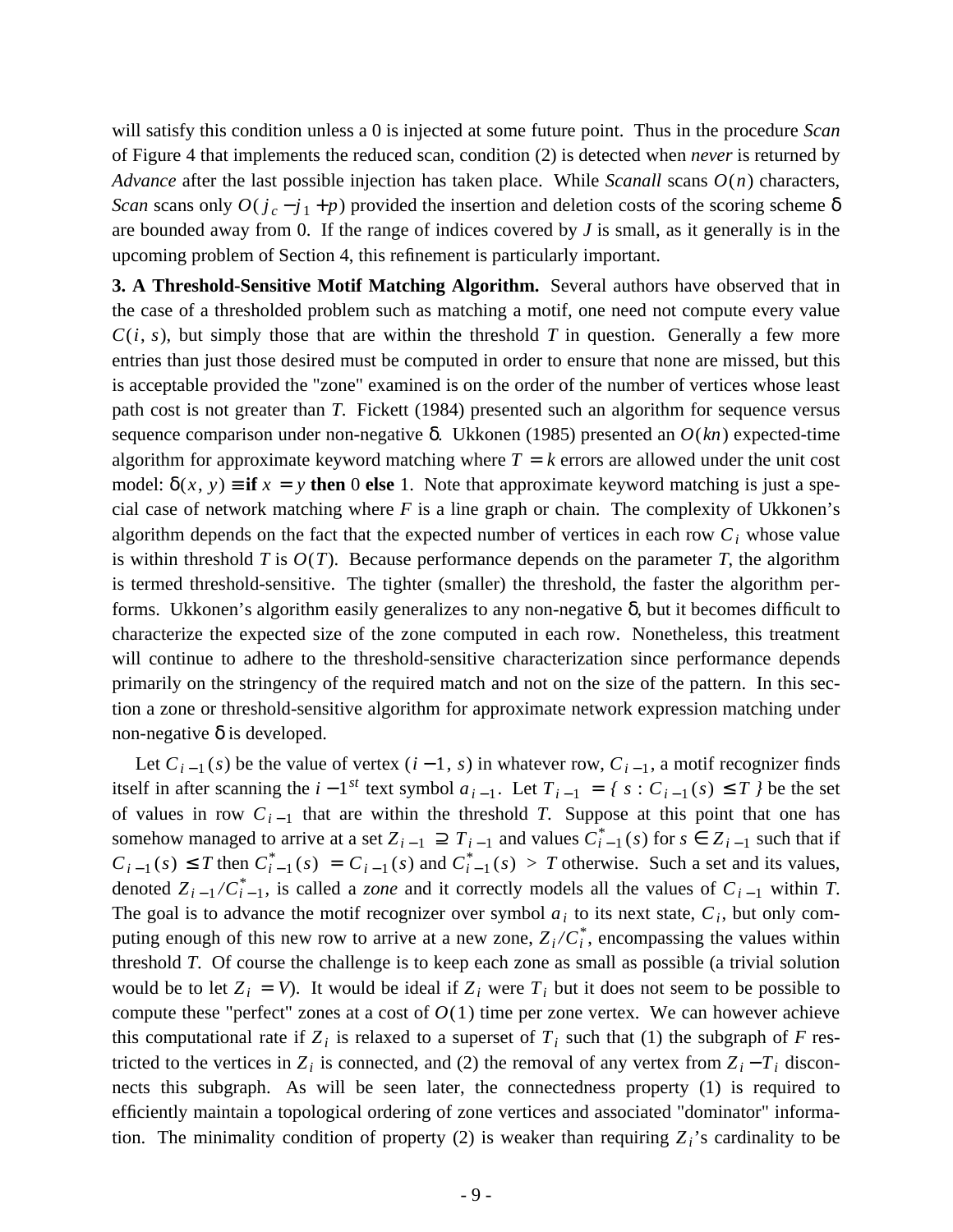minimal, but again seems to be the best compromise attainable subject to the constraint that the computation of  $Z_i$  take time  $O(Z_i)$ . We term a zone satisfying (1) and (2) as being a *minimally connected* zone.

Given a minimally connected zone  $Z_{i-1}/C_{i-1}^*$  and symbol  $a_i$  our problem is to compute a minimally connected zone  $Z_i/C_i^*$  modeling  $C_i$ . From the structure of the alignment graph it follows that the least cost path to a vertex in *C<sup>i</sup>* within threshold *T* must consist of a deletion or substitution edge from a vertex  $(i-1,s)$  where  $s \in Z_{i-1}$  followed by a possibly empty series of insertion edges in row *i*. More formally, the zone  $U_i = Z_{i-1} \cup \text{Inserts}(Z_{i-1})$  is guaranteed to be a superset of  $T_i$  where *Inserts*(*X*) = {  $s : \exists t \in X, t \rightarrow s$  or  $\exists$  *t*∈ *Inserts*(*X*), (*t*→*s* and  $C_i(t) \le T$ ) *}*. Certainly  $U_i$  is connected. If one computes  $C_i^*$  over the states in  $U_i$  by applying the standard recurrence  $(2.1)$  over just the edges of the alignment graph between vertices in *s*∈*Z<sup>i</sup>* <sup>−</sup> <sup>1</sup> ∪ (*i* − 1,*s*) ∪  $\bigcup_{s \in U_i}$  (*i*,*s*), then  $C_i^*$  will properly model  $C_i$  over zone  $U_i$ . After computing  $U_i/C_i^*$  as the first step, the second step arrives at  $Z_i$  by arbitrarily selecting and removing states from  $U_i - T_i$  until a set that is minimal with respect to connectedness is obtained. This two step process generalizes Ukkonen's algorithm for approximate keyword matching in that it maps into exactly his algorithm when the network expression is a single keyword. Note that his algorithm, like our generalization, does not compute "perfect" zones.

Before proceeding with a detailed development of the algorithm, we elaborate on the central difficulty faced in realizing the computation outlined in the preceding paragraph. The problem is in the first step that must simultaneously discover which vertices are in *U<sup>i</sup>* and *correctly* evaluate  $C_i^*$  for each such vertex, for one cannot know one entity without the other. But the correct computation of the value of  $C_i^*(u)$  for some  $u \in U_i$  requires that all predecessors of *u* in  $U_i$  be discovered and have their  $C_i^*$  values computed before one proceeds to compute  $C_i^*(u)$ . This requires that the states of *U<sup>i</sup> be discovered and evaluated in topological order*. Thus if (1) *s* and *t* are both immediate predecessors of *u* (i.e.,  $s \rightarrow u$  and  $t \rightarrow u$ ), and (2) *s* is discovered to be in  $U_i$ and have value  $C_i^*(s) \leq T$ , then one cannot proceed to place *u* in  $U_i$  and evaluate it until it is known whether or not *t* is in  $U_i$ . This difficulty does not arise in the case that *R* is a simple keyword.

The threshold-sensitive algorithm takes greater advantage of the structure of the automata *F* for motif *M* than the simple algorithm of Section 2. Specifically, it requires that every state *s* have a type, *s.type*, and links *s.succ*, *s.other*, and *s.mate* to operationally important states as defined inductively in Figure 5. The algorithm will compute information at a state on the basis of its type, utilizing the links to efficiently access other states in the automata. The start state, *s*, of a subautomaton for *R S* is of type *SPLIT* and has links to its two successors (i.e., *s.succ* and *s. other*) and the final state (i.e., *s. mate*) of the subautomaton. Within  $F_{R|S}$ , the final states, *u* and *l*, of the subautomata for *R* and *S* are of type *UPPER* and *LOWER*, respectively. They have links to each other (i.e. *u.other* and *l.other*), their single successor (i.e., *u.succ* and *l.succ*), and the start state (i.e., *u.mate* and *l.mate*) of the subautomaton for which their partner is the final state. The final state of *F* is of type *FINAL* and requires no link information. All other states, *c*, are of type *CAT* and require only a link to their single successor in *F* (i.e., *c.succ*). A second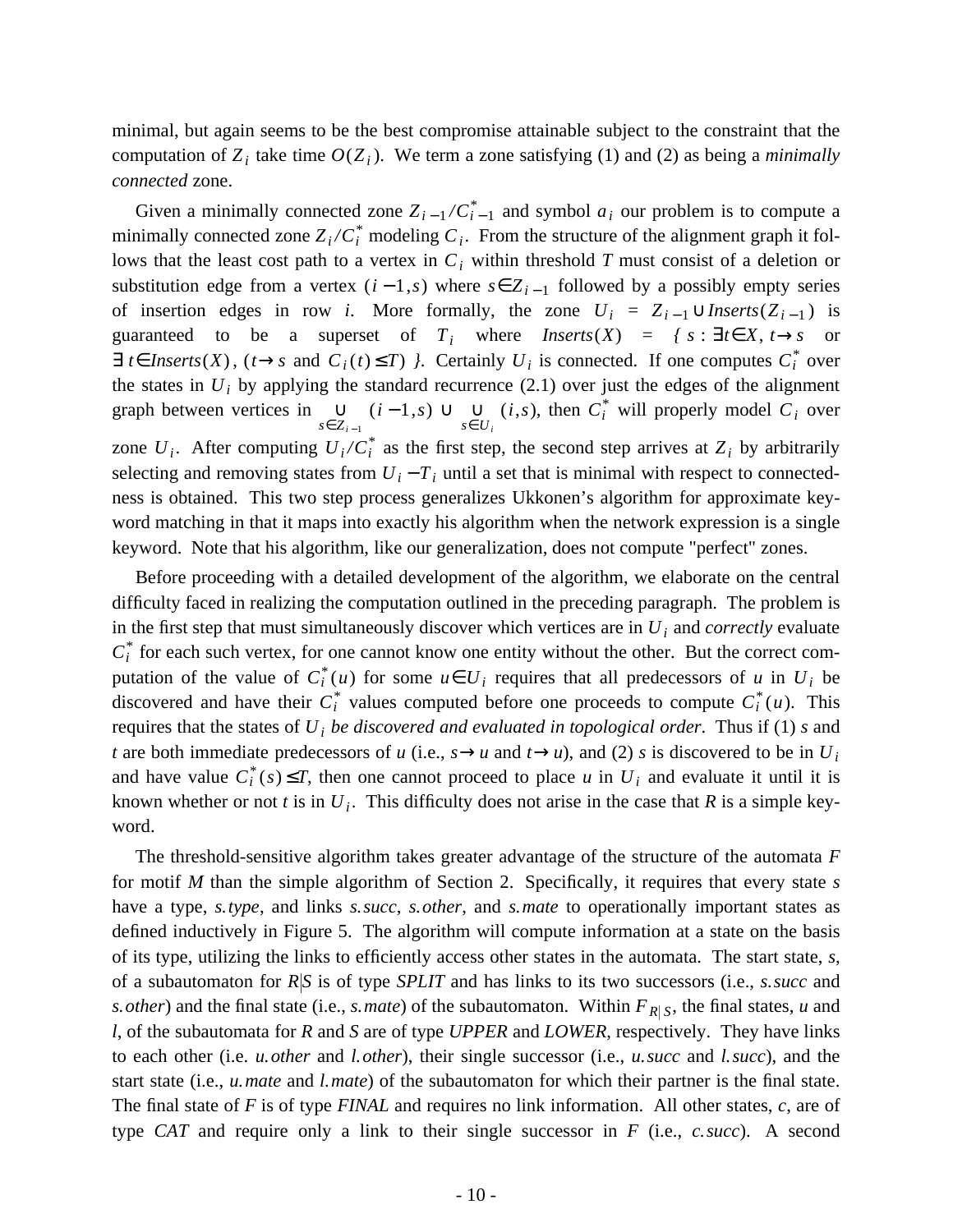requirement is that the states in *F* be numbered according to the unique topological ordering dictated by the constraint that the vertices of  $F<sub>S</sub>$  precede those of  $F<sub>R</sub>$  in an automaton for  $F<sub>R|S</sub>$ . For example, if *s* is of type *SPLIT*, then *s.succ < s.other* in this ordering. Observe that all these definitions make specific use of the fact that the graph of *F* is series/parallel and acyclic.



Figure 5. Type and Link Definitions for Series/Parallel *F*.

The goal then is an algorithm that given a zone *M.Z/M.C\** for a machine *M* and a character *a* will produce a zone for the state of the machine after scanning *a*. As alluded to earlier the difficulty is discovering the new zone in topological order. The key to doing so is to maintain "dominator" information for the states in *M.Z*. Formally, a state *t* is *dominated* by *s* if and only if every path from θ to *t* passes through *s*. The information needed for each state *s* is the largest state (with respect to the topological order) in *M. Z* that is dominated by *s*. Formally, for any set  $Z \subseteq M$ . *V*, let  $Dom_Z(s) = max \{ t : t \in Z \text{ and } s \text{ dominates } t \}.$  This dominator information will be used to maintain the topological ordering property of a list of states exactly as follows. Suppose we have the states of subset *Z* in a topologically ordered list and we have a state  $s \in Z$  of type *SPLIT* for which  $x = s$ . *succ* is in *Z* but  $y = s$ . *other* is not in *Z*. The topological ordering of the list is preserved if and only if *y* is inserted immediately after  $DOM_Z(x)$  (which by definition is in the list). The same is true when we have a state  $s \in Z$  of type *LOWER* for which  $x = s$ . *mate* is in *Z* but  $y = s$ . *succ* is not in *Z*. In all other cases, the issue of where to insert the successors of a state  $s \in Z$  in the topologically ordered list are easy and do not require the dominator information. However, for the two cases above, this information is essential.

The procedure *ZAdvance*(*M*, *a*) in Figure 6 gives a detailed specification of our thresholdsensitive algorithm for updating the current state of *M* to the one obtained by scanning the symbol *a*. Having now outlined the two step process for advancing from one zone to another, and given the key idea of using dominator information to maintain a topological ordering in a sorted linked list, we proceed directly to a proof of the algorithm's correctness.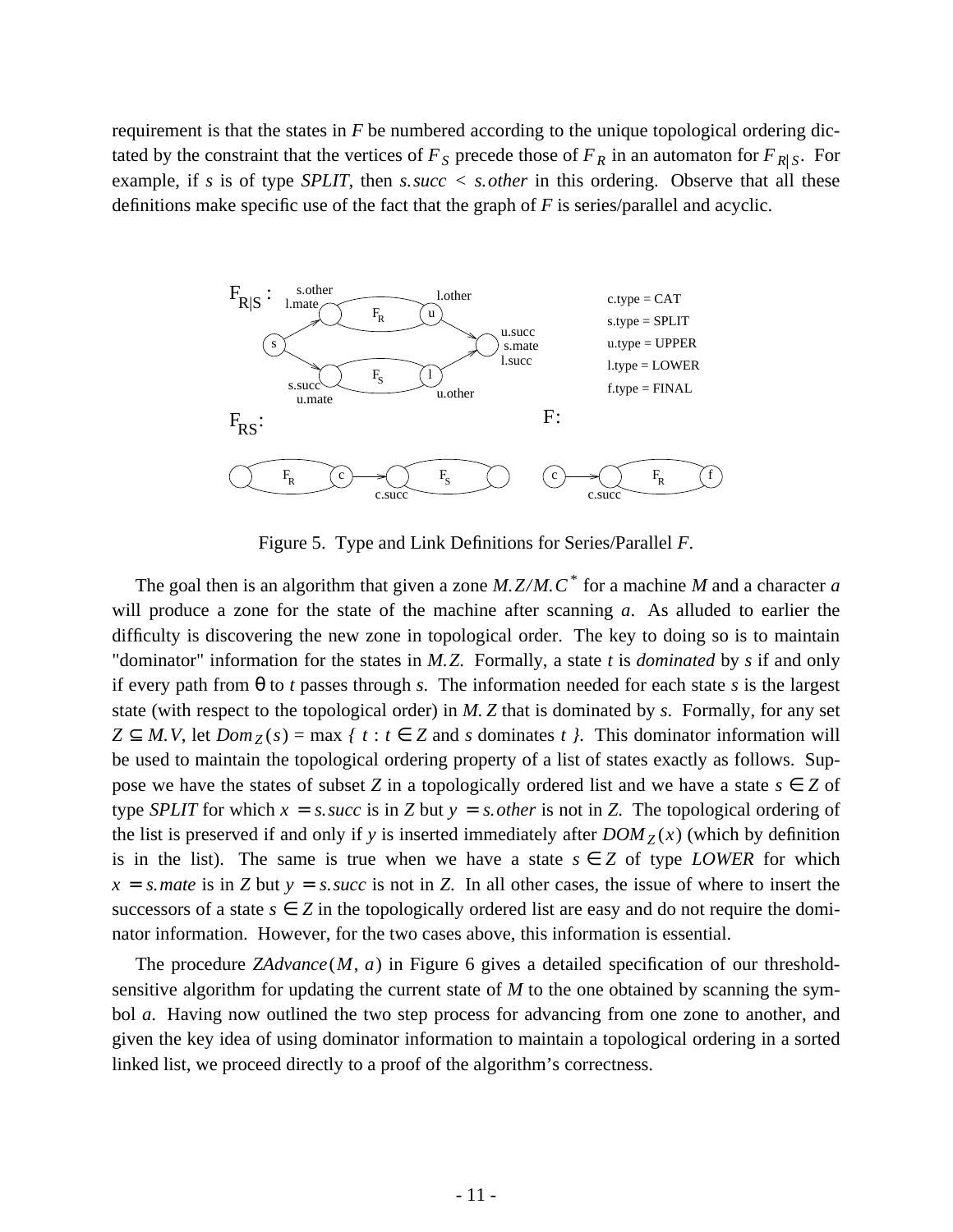**procedure** *ZAdvance*(*M*, *a*)

```
\{ \# Pre-Condition: Z \equiv Z_{i-1} \text{ in topological order}, C[s] \equiv C_{i-1}^*(s), In[s] \equiv s \in Z_{i-1}, Dom[s] \equiv Dom_{Z_{i-1}}(s) \#1. U \leftarrow \varnothing2. while Z \neq \emptyset do
3. \{ s \leftarrow \text{pop } Z \}4. D[s] ← min { min {C[t] + δ(a, λ<sub>s</sub>)}, min {D[t] + δ(ε, λ<sub>s</sub>)}, C[s] + δ(a, ε) }
5. if In[s] or D[s] \leq T then
6. { if s.type = SPLIT then
7. if not In[s.other] then
8. if In[s.succ] then
9. insert s.other after Dom[s.succ]
10. else
11. push s.other onto Z
12. if s.type \in {SPLIT, CAT, UPPER} then
13. if top(Z) \neq ss succ then
14. push s.succ onto Z
15. else if s.type = LOWER then
16. if not In[s.succ] then
17. if In[s.mate] then
18. insert s.succ after Dom[s.mate]
19. else
20. insert s.succ after s.mate
          }
21. In[s] \leftarrow true22. push s onto U
      }
    # Invariant: Z \equiv \emptyset, U \equiv U_i in reverse topological order, D[s] \equiv C_i^*(s), In[s] \equiv s \in U_i #
23. while U \neq \emptyset do
24. \{ s \leftarrow \textbf{pop } U25. C[s] \leftarrow D[s]26. In[s] \leftarrow C[s] \leq T or s.type\in {LOWER, UPPER} and In[s, succ] and not In[s, other]
                         or s.type = CAT and In[s. succ]
                         or s.type = SPLIT and (In[s. succ] or In[s. other])
27. if In[s] then
28. { push s onto Z
29. if s.type = SPLIT then
30. if In[s, mate] then Dom[s] \leftarrow Dom[s, mate]31. else if In[s.other] then Dom[s] \leftarrow Dom[s.other]32. else if In[s, succ] then Dom[s] \leftarrow Dom[s, succ]33. else Dom[s] \leftarrow s34. else if s.type = CAT then
35. if In[s, succ] then Dom[s] \leftarrow Dom[s, succ]36. else Dom[s] \leftarrow s37. else
38. Dom[s] \leftarrow s
          }
      }
    # Post-Condition: Z \equiv Z_i in topological order, C[s] \equiv C_i^*(s), In[s] \equiv s \in Z_i, Dom[s] \equiv Dom_{Z_i}(s) #
 }
```
Figure 6. A Threshold-Sensitive Algorithm for Scanning Motif *M* Over Symbol *a*.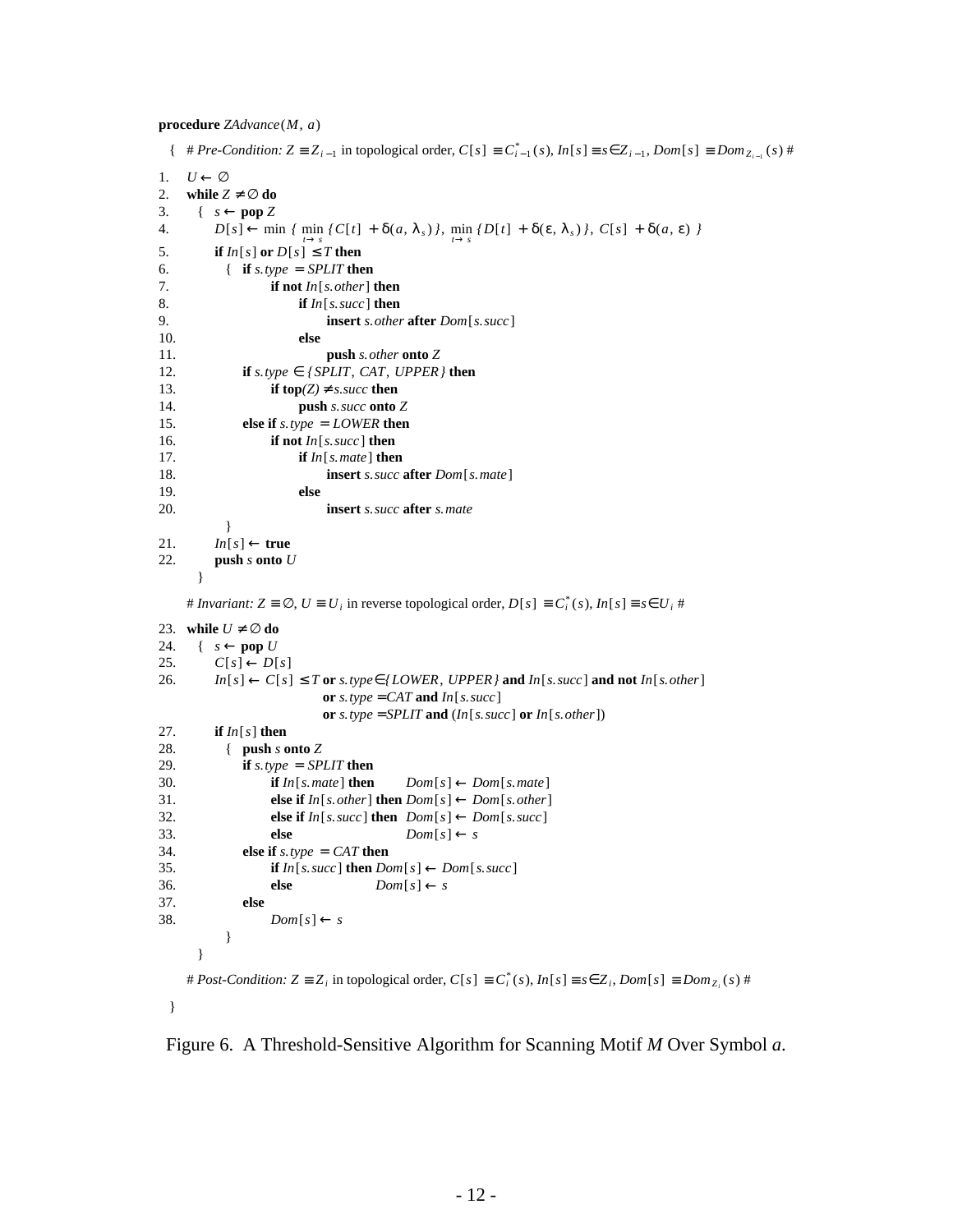**Theorem:** If *M.Z/M.*  $C^* \equiv Z_{i-1}/C_{i-1}^*$ when  $ZAdvance(M, a)$  is called, then *M.*  $Z/M$ .  $C^* \equiv Z_i/C_i^*$  after it returns.

**Proof:** The simple algorithm of Section 2 for *Advance* only needed an *O*(*p*) array *M.C* to model the current row or "state" of motif *M*. The threshold-sensitive algorithm must additionally maintain (1) a linked list *M. Z* of the states in the current zone in topological order, (2) a state-indexed array of boolean values *M. In*, indicating which states are in *M. Z*, and (3) a state-indexed array *M. Dom* giving dominator information as described above. To alleviate the notational burden, we will omit the *M.* prefix for structures such as *M. Z* for the remainder of this proof.

At the time *ZAdvance* is called, the precondition assumed is that the data structures *Z*, *C*, *In*, and *Dom* are correctly established for the minimally connected zone  $Z_{i-1}/C_{i-1}^*$  obtained after scanning *i* − 1 symbols. The condition is formally stated in Figure 6 but note in particular that for all  $s \in Z$ ,  $Dom[s] = Dom_{Z}(s)$ , i.e. the *Dom* array gives the dominator information for all states in the zone *Z*.

The first step of the algorithm (lines 1-22) discovers the states in  $U_i$  in topological order and simultaneously computes  $D[s] = C_i^*(s)$  for every  $s \in U_i$ . Thinking of *Z* as a stack, this step pops elements from *Z* and pushes them onto an initially empty stack *U* (also realized as a simple linked list). Thus in outline form, this step "pours" states from the top of stack *Z* onto the top of stack *U* (lines 1, 2, 3, and 22) so that at the end of this first step the list *U* contains the elements of  $U_i$  in reverse topological order. As a state *s* transits from *Z* to *U* (lines 4-21): (a) the value  $D[s]$  is computed (line 4), (b) *s*'s immediate successors in *F* are inserted into their appropriate place in the topologically ordered *Z* list/stack if they are discovered to be in  $U_i - Z_{i-1}$  (lines 5-20), and (c) *In*[*s*] becomes true (line 21). Note that the states discovered to be in  $U_i - Z_{i-1}$  are placed into *Z* so that they will be poured into *U* in topological order. This insures that *D*[*s*] is correctly evaluated as all *s*'s predecessors in *U<sup>i</sup>* have already been poured and thus had their *D*values computed. The setting of *In*[*s*] only upon pouring also insures that one can distinguish between states on the list *Z* that are in  $Z_{i-1}$  and those in  $U_i - Z_{i-1}$  according to whether their *In*-indicator is true or false, respectively.

To confirm the invariant claimed in Figure 6 at the completion of the first step, it only remains to verify that all the vertices in  $U_i - Z_{i-1}$  are discovered and inserted into *Z* at their correct positions. When a state *s* is poured from *Z* to *U*, its immediate successors are in  $U_i$  if an only if *s* is in  $Z_{i-1}$  or  $C_i(s) \leq T$ . But this is exactly equivalent to *In*[*s*] being true or *D*[*s*] ≤ *T* after executing lines 3-4 of the "pouring loop". Thus the predicate in line 5 correctly determines if *s*'s successors belong to *U<sup>i</sup>* . As stated before the tricky part is to insert these successor states into the right place in *Z*. There are four cases depending on the type of *s*. We consider the most complex case which is when *s.type* = *SPLIT* and leave the remaining cases to the reader. Let  $x = s$  *succ* and  $y = s$  *other* be the two successors of *s*. Note that because *s* is its only predecessor, *x* is already in *Z* if and only if *x* is in  $Z_{i-1}$ . The same is true for *y*. Thus *x*(*y*) is already in *Z* if and only if  $In[x](In[y])$  is true. If *x* is not in *Z* then, it should be added immediately after *s* since it comes immediately after it in the topological ordering of *V*. But *s* was just popped from *Z*, so it is correct to push *x* onto the front of *Z* if it is not already there (lines 12-14). If *y* is not in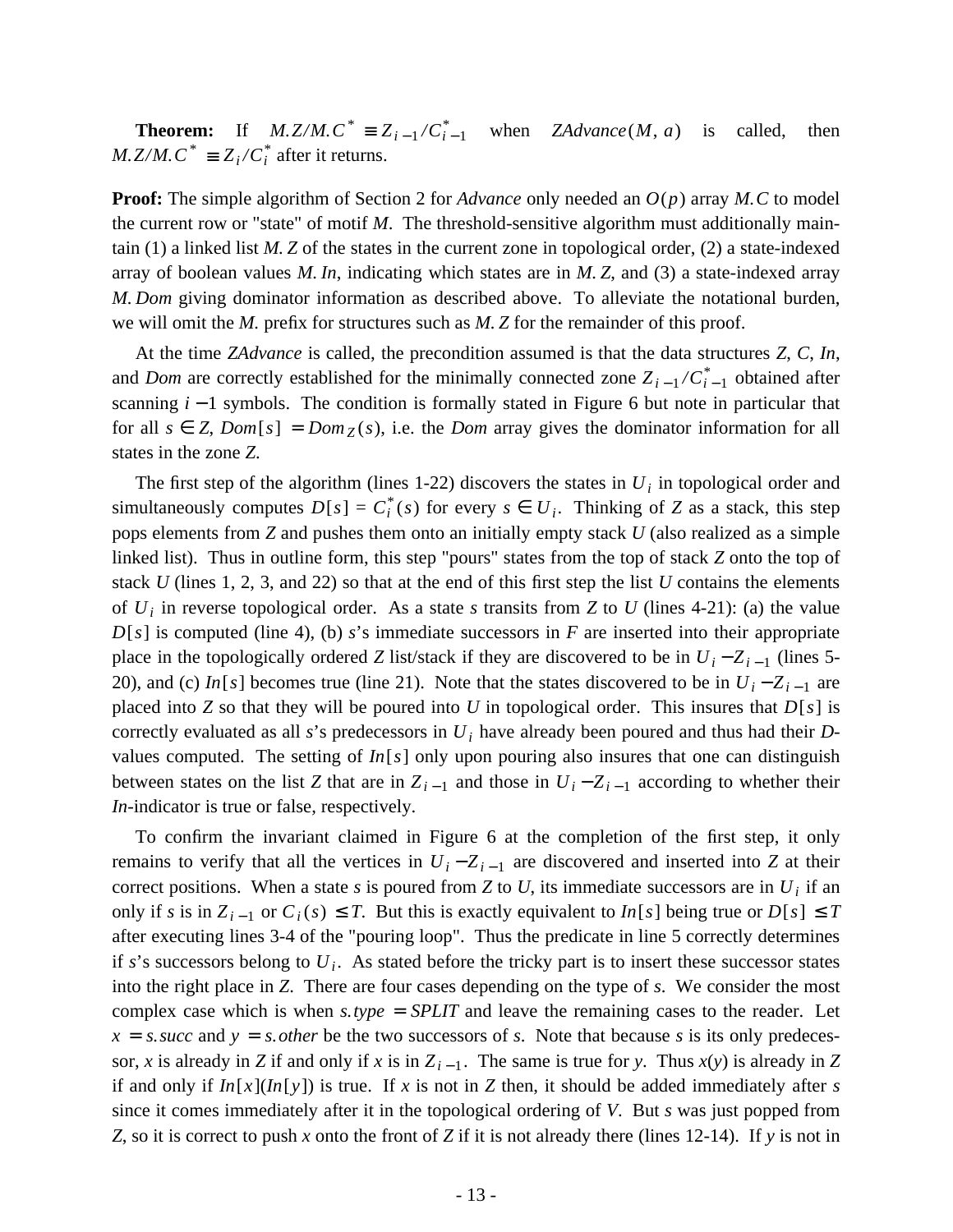*Z* then where it goes depends on *x*: if *x* is also not in *Z* then it should be placed immediately after *x* because by connectivity none of the states dominated by *x* are on the list; otherwise it should be inserted immediately after  $Dom_{Z_{i-1}}(x) = Dom[x]$  (as  $x \in Z_{i-1}$ ). Note that in the first case the algorithm is correct to push *y* (*s.other*) onto the top of *Z* in line 11 as immediately thereafter it pushes *x* in front of it in line 14. Thus, the logic of lines 6-20 correctly inserts *s*'s successors in the event that its type is *SPLIT*.

After the first step of the algorithm has completed the invariant of Figure 6 is true. Namely, *Z* is empty, the list *U* contains the states in  $U_i$  in reverse topological order,  $D[s]$  contains the value  $C_i^*(s)$  for every  $s \in U_i$ , and the boolean indicator *In*[*s*] is true iff  $s \in U_i$ . In the second step (lines 23-38), the algorithm pours states from *U* onto the now empty *Z* (lines 23, 24, and 28) with some states being dropped (i.e., not pushed onto *Z*) if they are not needed to maintain the connectedness property of *Z<sup>i</sup>* . At the same time, *D*-values are transferred to *C* (line 25), *In* is established for  $Z_i$  (line 26), and the new dominator information for  $Z_i$  is computed in *Dom* (lines 29-38). When a state *s* is poured out of *U* it flows into *Z* only if (1)  $D[s] \leq T$ , (2) *s* is the sole predecessor of a state already placed in *Z*, or (3) *s* has a successor *t* already in *Z*, no other predecessor of *t* has been placed in *Z*, and *s* was the last predecessor of *t* in *U*. This strategy guarantees that the collection of states poured into *Z* is minimally connected. The predicate in line 26 realizes the criterion and is assigned to the *In*-indicator for the state. Dominators are easily computed as a function of the dominators of immediate successors also in  $Z_i$  as given in Figure 6. For example, consider *s* of type *CAT*. If  $Dom_{Z_i}(s) \geq s$ . *succ* (in the topological order of states), then because *s. succ* is the sole successor of *s* it follows that  $Dom_{Z_i}(s) = Dom_{Z_i}(s, succ)$ , and by connectivity it must be that *s. succ*  $\in Z_i$ . Thus *In*[*s. succ*] is true and *Dom*[*s*] = *Dom*[*s. succ*] (line 35). The other case is  $Dom_{Z_i}(s) = s$  in which case *s. succ* cannot be in  $Z_i$  (line 36). Verification of the logic for the other state types is left as a simple exercise to the reader. After executing the loop of lines 23-38, it thus follows that *Z*, *C*, *In*, and *Dom* are correctly established for the zone  $Z_i/C_i^*$  as asserted in the post-condition of Figure 6.  $\blacksquare$ 

is well acquainted with the result of Myers and Miller (1989) for approximately matching regu-Next we show that our result is easily extended to regular expressions. We assume the reader lar expressions. Note first that ignoring back-edges, the automaton for a regular expression is a series/parallel graph. So we can use the result of this paper as a subroutine for the two passes of the Myers/Miller algorithm. In brief, to advance a regular expression automaton over symbol *a*, start by calling  $Zadvance(M',a)$  where M' is the automaton without back-edges. Then propagate values across back-edges  $s \rightarrow t$  for all  $s \in M$ . Z observing that *t* must also be in *M*. Z as it dominates *s*. Finally, call *Zadvance*(*M*′,ε) to complete the second pass.

The final algorithmic consideration is to demonstrate that the procedure *ZAdvance* is embeddable in the context of Section 2 which required the concepts of injection, the status of the resulting zone, or how to get started. Figure 7 presents algorithms for the primitives *Advance* and *Start* of Section 2 that use *ZAdvance* as a subroutine. To achieve an injection of 0 into the *C*value of the start state, *Advance* first adds θ to the current zone *Z* if necessary in lines 2 through 4, and then sets  $C[\theta]$  to  $-\delta(a, \varepsilon)$  in line 5. This guarantees that the subsequent call to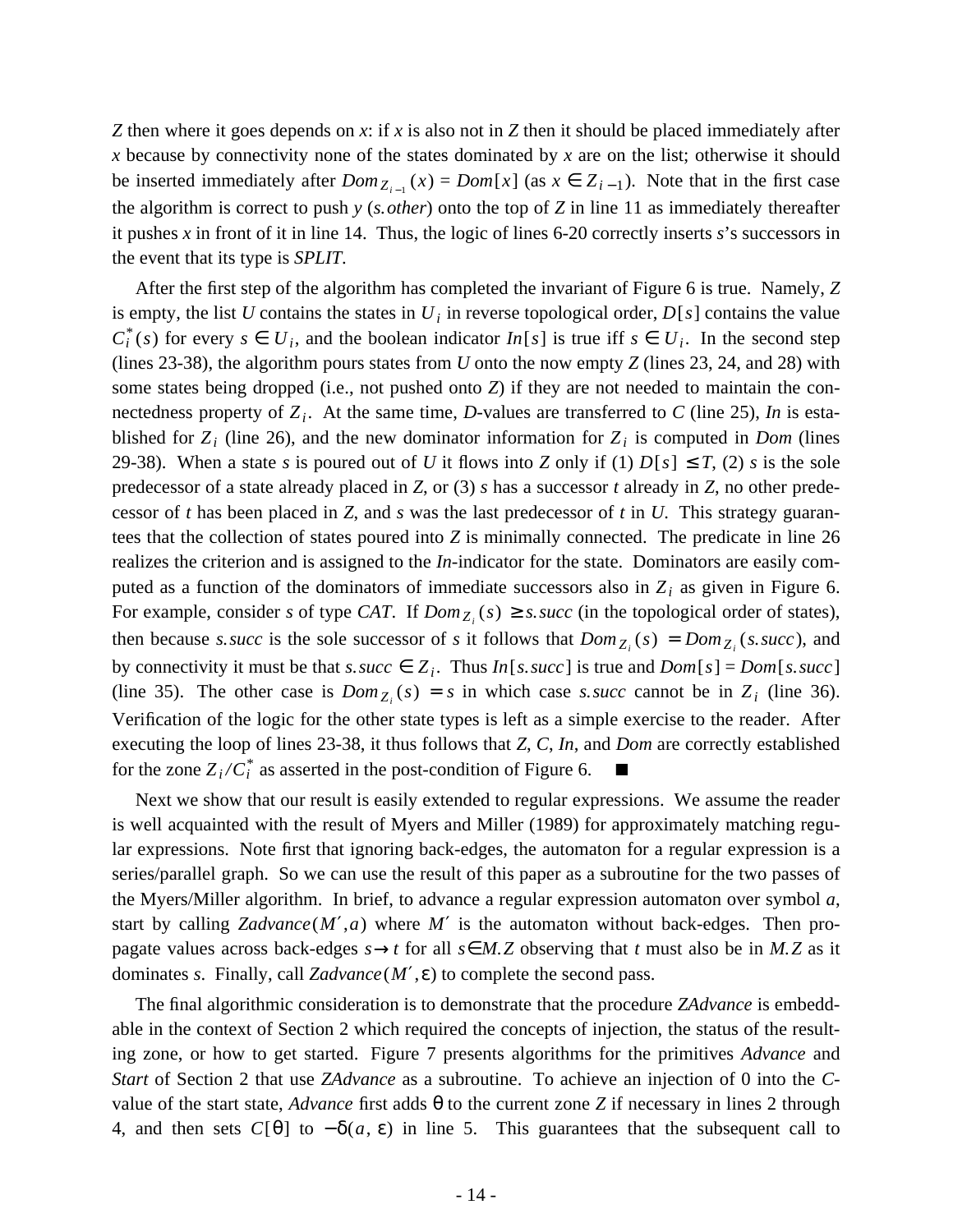*ZAdvance* will correctly set *D*[θ] to 0 in line 4 on the first iteration of the loop of the first step. Upon return from the call to *ZAdvance* in line 6, *Advance* returns *yes*, *no*, or *never* depending on the zone. If *Z* is empty then every *C*-value must be greater than *T* and so *never* is the correct return value (lines 8). Otherwise, if  $C^*(\phi) > T$  then *no* is returned (line 10), and *yes* otherwise (line 12). *Start* determines the initial zone  $Z_0 / C_0^*$  by simply establishing the empty zone (lines 1-3) and then calling *Advance* (line 4) with an arbitrary character (e.g., ε) and injection on.

```
function Advance(M, a, inject): (yes, no, never)
1. { if inject then
2. \{ if M. Z = \emptyset then
3. {M. Z \leftarrow f \theta}4. M. In[θ] ← true
             }
5. M. C[\theta] \leftarrow -\delta(a, \varepsilon)}
6. ZAdvance(M, a)
7. if M, Z = \emptyset then
8. return never
9. else if not M. In[M.φ] or M.C[M.φ] > M.T then
10. return no
11. else
12. return yes
   }
procedure Start(M)
1. { for s \in M. V do
2. M.C[s] \leftarrow M.D[s] \leftarrow M.T+13. M. Z \leftarrow \emptyset4. Advance(M, ε, true)
   }
```
## Figure 7. Threshold-Sensitive Versions of *Start* and *Advance*.

Finally, we turn to the consideration of the efficiency of our algorithm. It is easy to see that the two major loops of *ZAdvance* are repeated exactly  $|U_i|$  times when called with zone  $Z_{i-1}/C_{i-1}^*$ . Because the body of each loop is straight-line code and  $|U_i|$  is  $O(|Z_{i-1}|+|Z_i|)$  it follows that a call to *ZAdvance* takes  $O(|Z_{i-1}| + |Z_i|)$  time. Thus the time to find all matches within threshold *T* with the procedure *Scanall* of Figure 4 takes  $O(m)$  expected time where *t* is the average size of the zones,  $Z_i$ , over the course of the scan. As for the threshold-sensitive algorithms presented by Ukkonen (1985) and Fickett (1984), we do not in this paper focus on the interesting and difficult question of characterizing *t* in terms of *T*, *R* and  $\delta$ .<sup>1</sup> Certainly the two *t*'s are positively correlated: the more stringent the choice of *T*, the smaller the computed zone, and the faster our threshold-sensitive algorithm performs compared to the simple dynamic programming algorithm of Figure 4. Moreover, we can make some preliminary statements about the correlation between *t* and *T*. Because our algorithm reduces to exactly Ukkonen's algorithm when the network expression is a single keyword, it must take  $O(Tn)$  expected time when R is a keyword and  $\delta$  is the unit cost scoring scheme. It then follows as a corollary that under unit cost

<sup>1.</sup> Ukkonen's algorithm was not proven to be *O(kn)* by Ukkonen in his 1985 paper, but seven years later in a separate paper and analysis by Chang and Lampe (1992).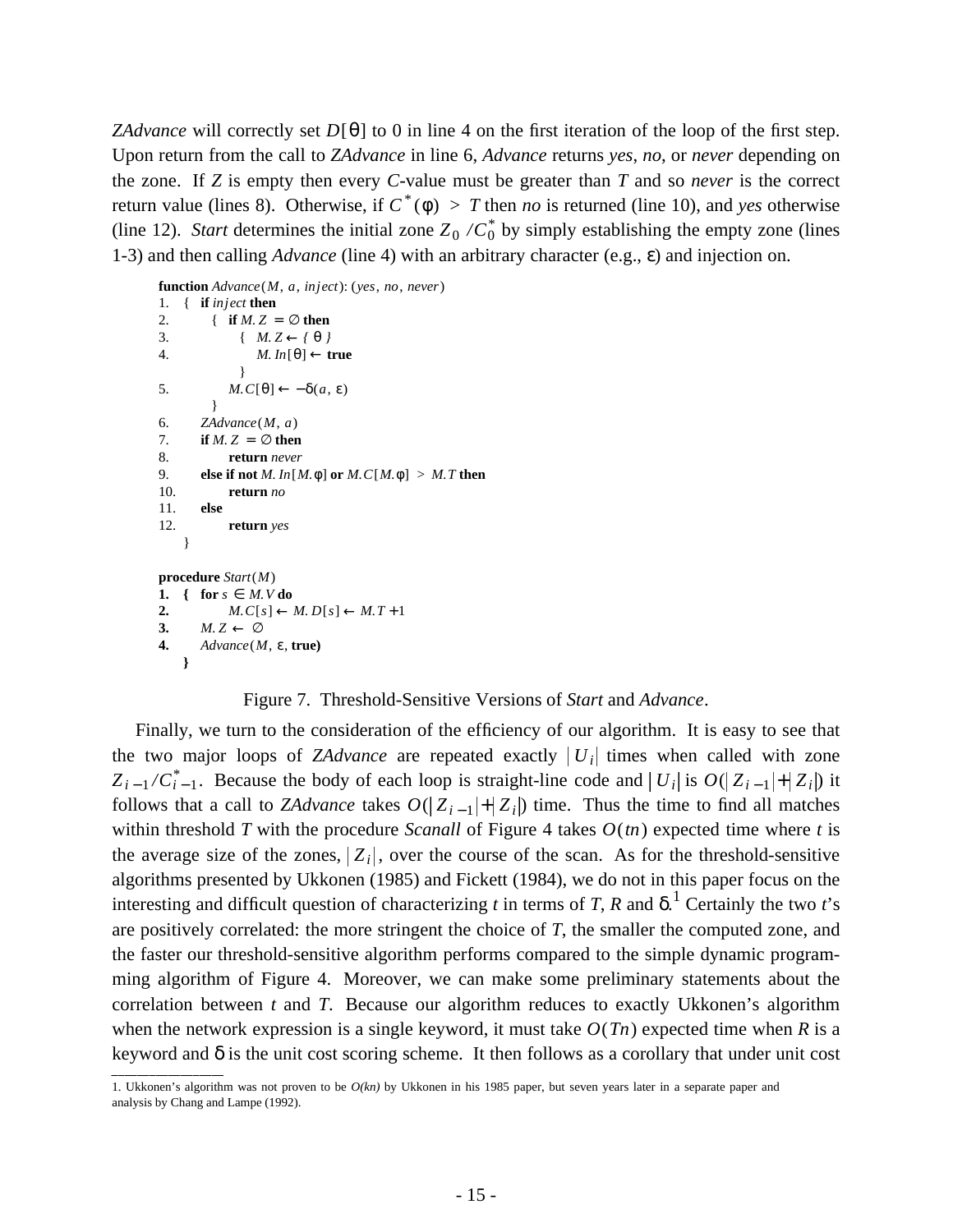scores, the algorithm takes no more than  $O(min{\{\Sigma\}}^T, Tw/n)$  expected-time where  $\Sigma$  is the input alphabet and *w* is the width of the network expression, i.e., the maximum cardinality of a cut-set of *F*. The problems of a tighter characterization, or a characterization for the case where  $\delta$  is arbitrary, are left open.

To give the reader an idea of the speed of the threshold algorithm in practice we present Table 1 below which compares its speed for various threshold values against an implementation of the basic algorithm presented in Figure 4 of Section 2. The implementations were run over one million characters of a typical protein database. The scoring scheme used was the simple unit cost model so that the threshold *T* is coincident with the number of differences in a match. The times are in seconds and were obtained on a Dec Alpha 4/233. Following each time in parenthesis is the average size of the zone during the scan. In the case of the entries for the basic algorithm these numbers are the number of states in the automaton for the pattern. The essential observation is that the more complex logic required for the threshold-sensitive algorithm makes it require roughly three times more time per state in the zone over the basic algorithm. Thus it is more efficient than the basic algorithm only when the threshold is such that, on average, the zone involves less than *<sup>1</sup> ⁄<sup>3</sup>* of the states in the automaton. Within the ANREP system mentioned at the start of the paper (Myers and Mehldau 1993), we have implemented both the basic and threshold sensitive algorithms. Given a number of motifs in a net pattern, we run the threshold-sensitive algorithm over a random string of 1000 characters to determine if the average zone occupies more than  $\frac{1}{3}$  of the automaton. If so then we use the basic algorithm for the motif in question during the proper scan of the database; otherwise we use the threshold-sensitive algorithm. That is, ANREP adaptively chooses the better algorithm for the particular motif. It is clear from Table 1 that there are cases where the threshold algorithm provides superior performance.

| Pattern                                              | Threshold Sensitive Algorithm |            |             |             |              |                 |
|------------------------------------------------------|-------------------------------|------------|-------------|-------------|--------------|-----------------|
|                                                      | $T=0$                         | $T=1$      | $T=2$       | $T=3$       | $T=4$        | Basic Algorithm |
| <b>GCTCCGICTN</b>                                    | 1.40(1.06)                    | 1.68(2.19) | 2.38(3.37)  | 2.90(4.53)  | 3.36(5.58)   | 2.54(10)        |
| (GCTCCGICTN<br> VEKGKKIFVQ<br><b>EETLMEYLEN)</b>     | 3.41(3.20)                    | 4.97(6.56) | 6.85(10.08) | 8.66(13.68) | 10.68(17.02) | 7.44(36)        |
| GCTCC(GICTN<br> KIFVQ<br><b>EYLEN</b> )              | 1.40(1.08)                    | 1.72(2.22) | 2.57(3.43)  | 3.56 (4.77) | 5.88 (7.84)  | 5.34(26)        |
| [ILM][DS][FL]F[ACS]G.<br>$[GM][AG][FIL]$ $[AGS]$ $G$ | 1.50(1.21)                    | 1.99(2.54) | 2.78(3.87)  | 3.54(5.40)  | 4.66(7.45)   | 4.24(20)        |

**Table 1**: Empirical Results for a protein scan of length 1,000,000.

**4. An Optimized Backtracking Net Matching Algorithm.** Faced with the problem of matching a net pattern, one has at least two choices. First, when spacers are restricted to be positive it can be shown that the class of net patterns is a regular language and thus one could attack the problem as one of finding an approximate match to a single large regular expression where each motif matches within its threshold. But such an approach for large nets quickly becomes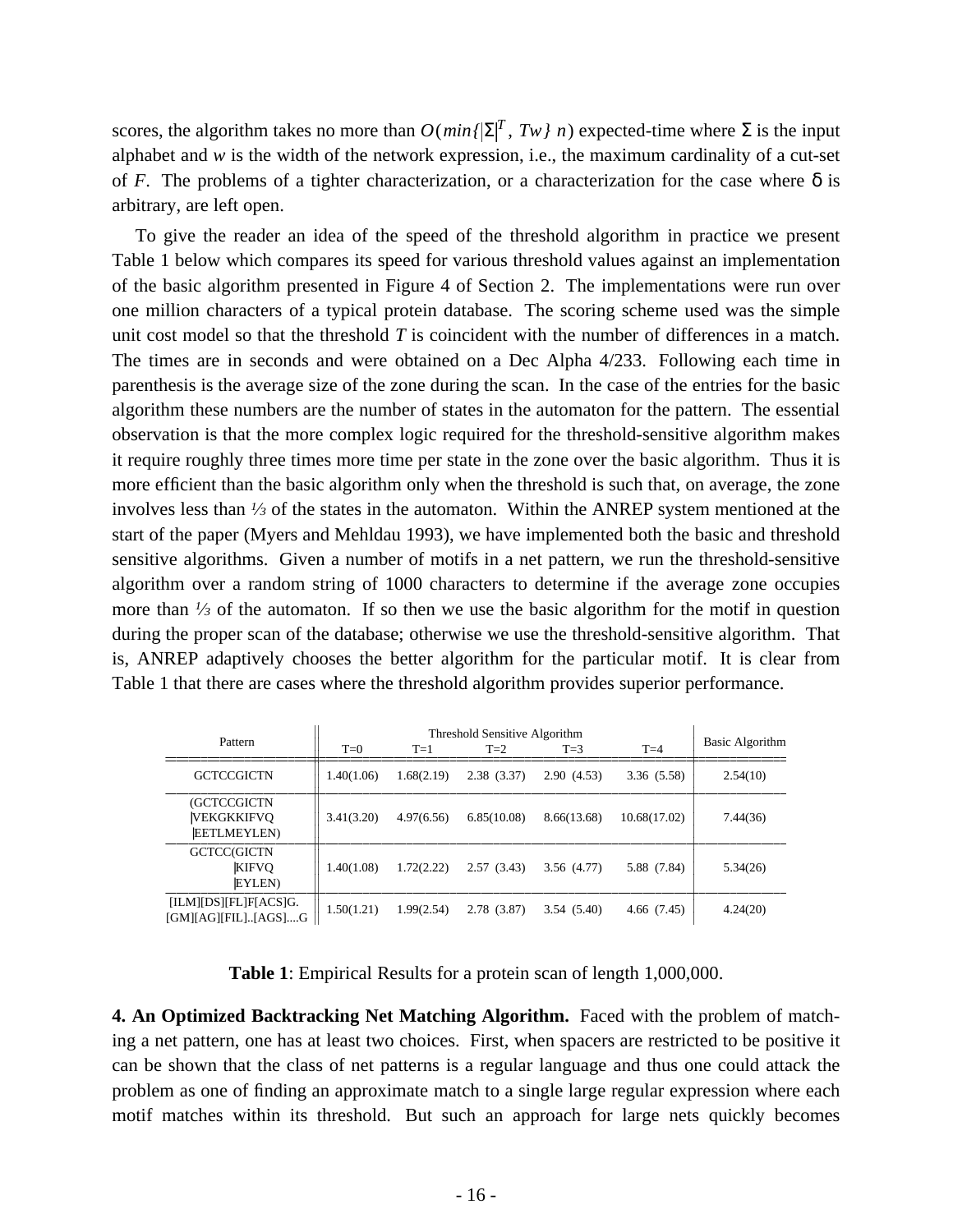unwieldy and is potentially quite costly because the amount of time spent on a spacer is proportional to the value of its delimiting integers. Given the desire for negative spacers, which cannot be modeled by such an approach, we take instead a two-tiered approach of viewing the problem of finding net matches given subroutines, such as those of Figure 4, for matching motifs. One should note that the net matching problem reduces to "proximity search" when motifs are exact matches to keywords (Manber and Baeza-Yates 1991).

The performance of the threshold-sensitive versions of the routines *Start* and *Advance* can be estimated via Monte Carlo simulation over a random text whose stochastic properties model the text to be scanned up to some appropriate level, say a first- or second-order Markov model. By starting a motif, *M*, and then advancing it always with *inject* set to true, one can estimate the average time, *t*, for each advance of the recognizer. That is, one can with some precision assert that the expected time to scan *A* with *M* will be *tn*. Via simulation one can also estimate the average amount of time, *x*, it will take for a recognizer to return *never* when advanced without injection. The recognizer is assumed to be started in each state according to the probability with which that state is occupied during an injecting scan. With these two parameters one may then *estimate* that a call to  $Scan(M, {j_1 \cdots j_k})$  will consume  $(j_k - j_1)t + x$  time.<sup>2</sup> During the simulation one can also get a rough estimate of *f*, the frequency with which *M* is found within a random text. If *n* is very large, then simulating each motif in a net over a random text of length, say, 1% or less of *n* to estimate the parameters above is not an unduly high overhead to pay for the ability to optimize the search for the net as shown below.

*4.1. Optimizing the Backtrack Order.* To illustrate the optimized backtracking idea, consider a "linear" net  $M_0 S_1 M_1 S_2 M_2 \cdots S_p M_p$  where the  $M_k$  are motifs and the  $S_k$  are spacers  $[l_k, r_k]$ . Let  $\Delta_k = r_k - l_k$  be the variance of each spacer. Suppose that searching for a match to motif  $M_k$  on a substring of A of length *m* takes  $t_k m + x_k$  where the parameters  $t_k$  and  $x_k$  have been determined as above. Further suppose that one finds a match to  $M_k$  on a random string with frequency  $f_k$ . Given these parameters, the time that a particular backtracking order will take can be accurately estimated. For example, consider the strategy of looking for  $M_0$ , whenever a match to it is found, search  $S_1$  symbols downstream for  $M_1$ , if an instance of it is found, search  $S_2$  symbols downstream for  $M_2$ , and so on, backtracking if one fails to find a match at any point. Assuming motif searches are independent of each other, the time to perform a search of *A* for this particular order is expected to be:

$$
nt_0 + nf_0 \sum_{k=1}^{p} (\prod_{c=1}^{k-1} \Delta_c f_c)(\Delta_k t_k + x_k)^3
$$

<sup>2.</sup> This is indeed just an estimate as the state occupancy probabilities of the automaton depend on the number of characters scanned 2. This is indeed just an estimate as the state occupancy probabilities of the automaton depend on the number of characters scanned with *inject* set to true. So more a more accurate model of the average time taken would and  $x(n)$  are functions of *n*. We find in practice that such accuracy is not necessary especially since the cost of estimating  $t(n)$  and *x*(*n*) would outweigh any benefit gained.

<sup>3.</sup> It takes *nt*<sub>0</sub> time to search *A* for instances of *M*<sub>0</sub> and a match will be found at *nf*<sub>0</sub> locations. For each of these,  $\Delta_1 t_1 + x_1$  time is spent looking for matches to  $M_1$  and of the  $\Delta_1$  potential left ends,  $\Delta_1 f_1$  will be matches. Thus at  $nf_0 \Delta_1 f_1$  locations, one will proceed to search for matches to  $M_2$ . Continuing in this fashion gives the formula.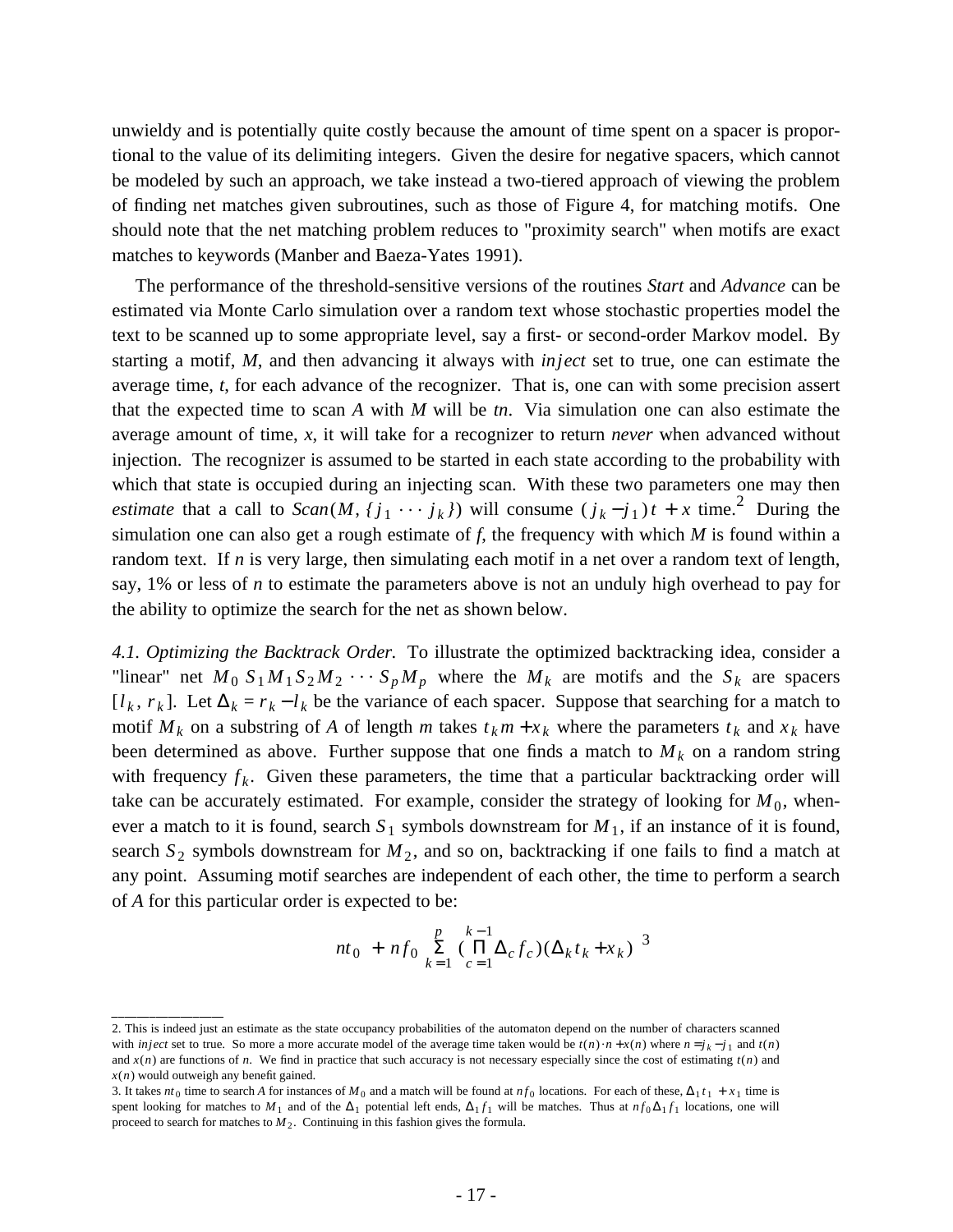However, this order is particularly bad if  $M_0$  is very frequent and/or expensive to search for. A much better order would be to start by first searching for a motif or subset of motifs that are fairly rare and inexpensive to search for. All possible *consecutive orders* are considered as candidates for the order in which to perform a backtracking search for the linear net. An order is consecutive, if at each stage in the search, a consecutive range, say  $M_k$  through  $M_h$  of motifs has been matched and the next one searched for is  $M_{k-1}$  or  $M_{h+1}$ . For example, if  $p = 4$  then the possible orders are 1-2-3-4, 2-1-3-4, 2-3-1-4, 2-3-4-1, 3-2-4-1, 3-2-1-4, 3-4-2-1, 4-3-2-1. Other orders are prohibited since in general one does not have a range estimate on the size of the substring matched by a motif (e.g. if  $M_2$  were matched then in what range would one search for  $M_4$ if  $M_3$  has not yet been found?). Over this set of orders a simple dynamic programming calculation can determine an *optimal* order. As stated earlier, we assume that motif matches are independent of each other, an approximation satisfactory for our pragmatic purpose. Let *Best*(*k*, *h*) be the minimum time to match all other motifs conditioned on motifs  $M_k$  through  $M_h$ already being matched. These  $O(p^2)$  quantities can be computed using the recurrence:

$$
Best(k+1, h-1) = \min \left\{ \Delta_{k+1} f_k Best(k, h-1) + t_k \Delta_{k+1} + x_k, \Delta_h f_h Best(k+1, h) + t_h \Delta_h + x_h \right\}^4
$$

It then follows that the best time for a consecutive backtracking order that starts with motif *M<sup>k</sup>* ,  $Opt(k)$  is  $nt_k + nf_k Best(k, k)$ . Taking the best time over all choices of *k* gives us a backtracking order that is optimal in expectation. The first motif to be searched for is called the *seed* of the search.

The treatment above can be generalized to finding optimal backtracking orders over arbitrary nets as opposed to just linear nets. The extension is sketched here. Let *F* be the ε-NFA for the net in question; its states are labeled with spacers, motifs, and ε. The seed of a backtracking search now consists of any cut-set for *F* all of whose states are labeled with motifs. That is, one searches in parallel for a match to one of the motifs in this *seed cut-set*, and whenever one is found, one trys extending the match in an optimal consecutive order. However, the extension of the match is no longer along a linear network. A match involving motif *M<sup>s</sup>* , where *s* is the seed state, can correspond to any path from  $\theta$  to  $\phi$  through *s*, and the subgraph of these vertices and edges can be a network. So extending a match in both directions from *s* can follow any of the paths in this network and there can be an exponential number of such paths. However, the probability of extension drops of exponentially as well, so that the expected time to explore/eliminate all possible extensions is generally proportional to the size of the net. The following formula computes *Best*(*u*, *v*), the minimum time to complete searching for an extension to a match to  $M_u$  through  $M_v$  on a path through *s* under the assumption that the matching of motifs is an independent event (which it is not):

<sup>4.</sup> If  $M_{k+1}$  to  $M_{h-1}$  are matched then the next step must be to either match  $M_k$  or  $M_h$ . The two terms in the minimum are the times to do the respective extensions.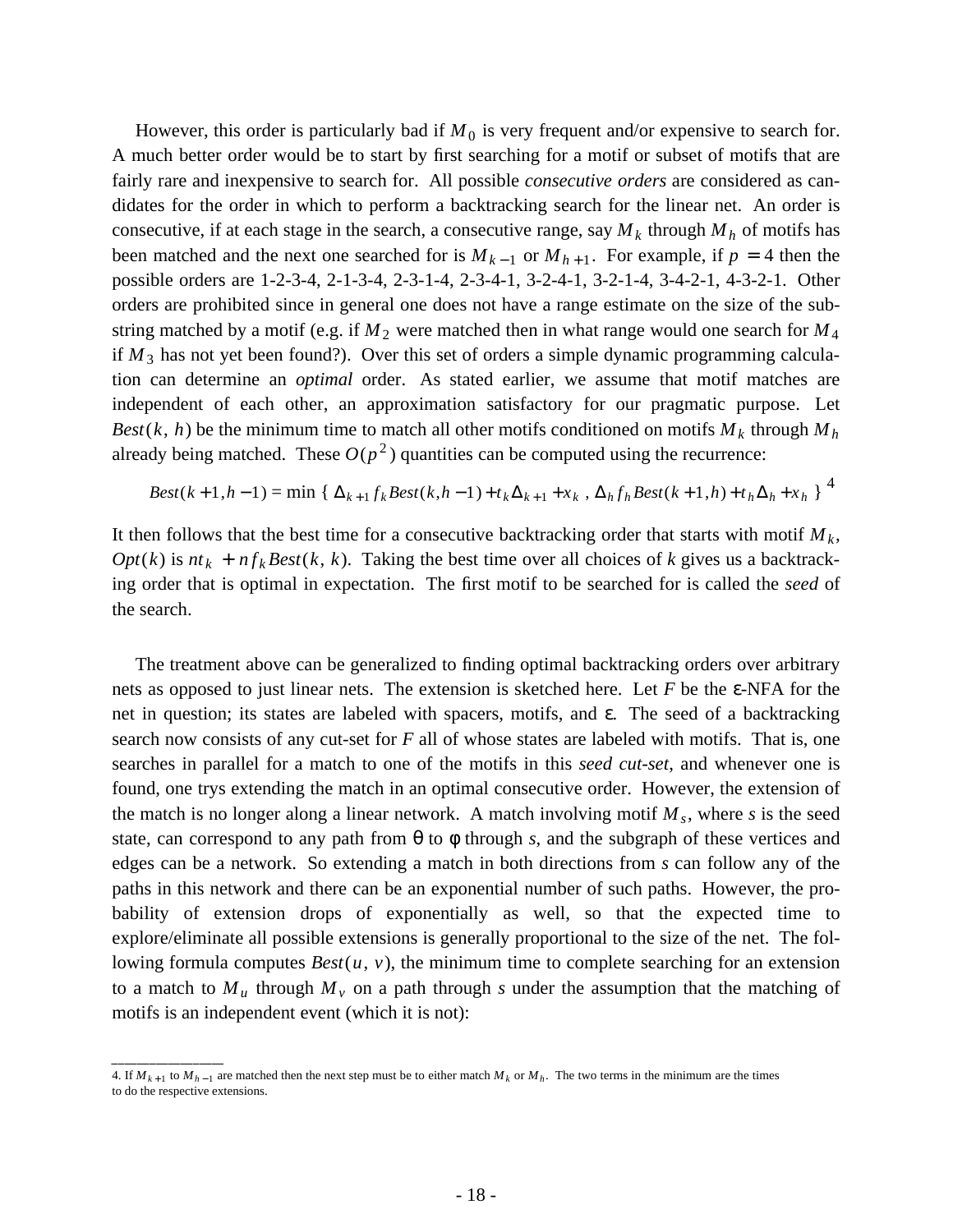$$
Best(u, v) = min \{ \sum_{w \in Pred(u)} (\Delta_{w \to u} f_w Best(w, v) + t_w \Delta_{w \to u} + x_w),
$$
  

$$
\sum_{w \in Succ(v)} (\Delta_{v \to w} f_w Best(u, w) + t_w \Delta_{v \to w} + x_w) \}
$$

In the formula above,  $Pred(u)$  is the set of states immediately preceding *u* that are labeled with motifs, i.e., states *w* such that there is a path from *w* to *u* whose interior vertices (if any) are labeled with either  $\varepsilon$  or a space. *Succ*(*u*) is analogously defined, and  $\Delta_{w\to u}$  denotes the aggregate variance of the spacers on the interior of the path from *w* to *u*. Assuming that now *p* is the length of net *N*, one can compute  $Best(u, v)$  for the  $O(p^2)$  pairs of motif-labeled states that are on some source-to-sink path in *N*'s automaton, and then estimate *Opt*(*s*), the best time for a backtrack procedure that starts at *s*, as  $nt_s + nf_s Best(s, s)$ . Given these estimates, a minimal seed cut-set can be found in  $O(p)$  time<sup>5</sup> over the series-parallel automaton of net *N* where the cost of a cut-set is the sum of  $Opt(s)$  for *s* in the set. Thus in  $O(p^2)$  time one can compute an optimal backtracking order that works well in practice as the interdependence of motif matches is generally a small effect in expectation.

*4.2. Finding and Reporting Matches.* Having now determined an order in which to search for the components of a net, consider the problem of finding and reporting a match to the linear net,  $M_{-p}S_{-p}M_{-(p-1)}$  ...  $M_{-1}S_{-1}M_0S_1M_1\cdots M_{q-1}S_qM_q$ , given an optimal backtracking order over  $[-p, q]$  that begins with seed motif  $M_0$ . It will be left as a straightforward exercise for the interested reader to extend our treatment to arbitrary nets. From the preceding sections, assume a routine that determines  $Scan(M, J)$  for a subset *J* of [0, *n*]. Further observe that by building an automaton for the reverse,  $R^r$ , of network expression  $R^6$  and scanning *A* in reverse, one obtains an analogous routine that computes  $\n *Scan*<sup>r</sup>(M, J) =$ *f i* : ∃*j*∈*J s.t.*  $A_{i,j}$  ∈  $L_{\delta}(R, T)$  *}*. That is, by scanning right-to-left with the reverse of *R*, one can find left ends as opposed to right ends of matches. This is essential since match extension must proceed right-to-left from  $M_0$  to  $M_{-1}$  to  $M_{-2}$  and so on. Also recall from the introduction, that the notation *A* ∼ *N* denotes that string *A* matches net *N* so that, for example, one could have defined  $Scan(M, J) = \{ i : \exists j \in J \text{ s.t. } A_{j..i} \sim M \}$ . Finally assume the functions  $Space_k(J) =$  $\bigcup_{j\in J}$  [j+l<sub>k</sub>, j+r<sub>k</sub>] and Space<sup>r</sup><sub>k</sub>(J) =  $\bigcup_{j\in J}$  [j-r<sub>k</sub>, j-l<sub>k</sub>] for spacer  $S_k = [l_k, r_k]$ . For sets J that are in sorted order, these simple functions are easily computed "on-the-fly" in time linear in the size of *J*.

With these primitives, finding a match to the linear net seems quite straightforward at first glance. Search for the right ends of matches to  $M_0$  in a forward scan. Such endpoints tend to cluster in small intervals  $R_0 = [a, b]$  when there is a tight match to the motif because extending the match a few characters in either direction yields approximate matches that are still within

<sup>5.</sup> The cost of the best cut set for expression *R*,  $Opt(R)$  is easily computed using the following recurrence.  $Opt(a)$  is  $\infty$  if *a* is  $\varepsilon$  or a spacer, and *Opt*(*s*) of the state *s* modeling *a* otherwise. Inductively,  $Opt(RS) = min\{Opt(R), Opt(S)\}$  and  $Opt(R|S) =$  $Opt(R) + Opt(S)$ . A cut-set delivering the optimal value is easily recovered.

<sup>6.</sup> The reverse of a network expression  $R$  is the expression  $R^r$  that matches the reverse of every word matched by  $R$ . It is easily obtained by inductively applying the rules  $(RS)^r = S^r R^r$  and  $(R|S)^r = R^r | S^r$  top-down. For example,  $(a(b|cd)e)^r = e(b|dc)a$ .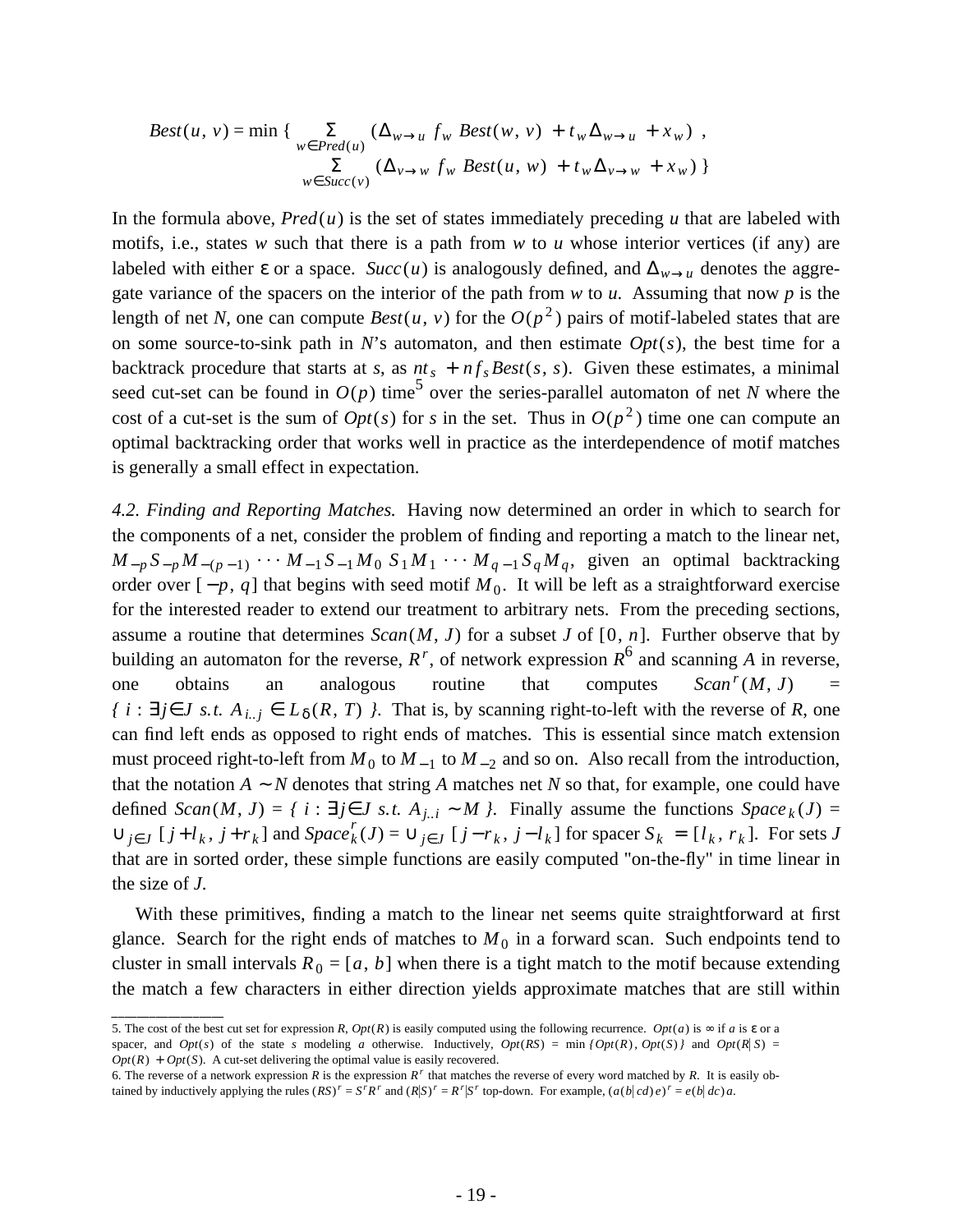threshold, albeit of greater score. For this *set* of right ends, determine the set of potential left ends,  $L_0$  via a call to  $Scan^r(M_0, R_0)$ . Next in back track order from this seed set, beging extending the match in both directions until one either fails or completes the extension. The invariant for this process is that if at some point  $M_{-k}$  through  $M_h$  have been matched, then the set  $L_k = \{ i : \exists j \in [a, b] \text{ s.t } A_{i,j} \sim M_{-k} \cdots M_0 \}$  and the set  $R_h =$ *f i* : ∃*j*∈[*a*, *b*] *s.t*  $A_{j..i}$  ∼  $S_1$  · · ·  $M_h$  *}*. That is,  $L_k$  contains the left ends of matches to the subnet  $M_{-k}$  · · ·  $M_0$  whose right ends are in [*a*, *b*], and  $R_h$  contains the right ends of matches to the subnet  $S_1 M_2 \cdots M_h$  whose left ends are in [a, b]. To extend the match to  $L_{k+1}$  it suffices to compute  $(M_{-(k+1)}, Space^{r}_{-(k+1)} (L_k))$ and, similarly,  $R_{h+1}$  = *Scan*( $M_{h+1}$ , *Space*  $_{h+1}(R_h)$ ). If at any point a set of ends is found to be empty, the process quits prematurely and the main scan for seed matches continues. This outward extension process is "Sweep 1" of the algorithm of Figure 8. Note that the extension of several endpoints is pursued in parallel whereas the formula driving the choice of back track order assumed the back tracking proceeded endpoint by endpoint. For approximate matching, where endpoints tend to cluster in the vicinity of matches, our approach is essential for efficiency in regions preconditioned to match the net.

The surprise is that the extension process can succeed even though there is no match to the net. If the sets  $L_p$  and  $R_q$  are non-empty, what this implies is that there are matches to the subnet  $M_{-p}$  · · ·  $M_0$  and the subnet  $S_1$  · · ·  $M_q$  whose right and left ends are in [*a*, *b*], respectively. However, by an extremely unlikely coincidence, it may arise that there is not a pair of these matches, one from each "half", that share the same end in [*a*, *b*]. This problem is a result of the choice to extend sets of match endpoints in parallel and would not have arisen if efficiency considerations hadn't precluded the application of the extension process to each index in  $Scan([0, n], M_0)$  separately. This difficulty is rectified by proceeding with an additional inward sweep, "Sweep 2", that determines the set of right ends of matches to  $M_{-p}$   $\cdots$   $M_0$  that are in [a, b], and similarly, the set of left ends of matches to  $S_1 \cdots M_q$  that are in [a, b]. Clearly, if these two sets intersect then there is a match to the net with a right-end match to  $M_0$ in [*a*, *b*]. With *Scan* and *Space* the sweep finds, for progressively smaller values of *k*, the set of right ends of matches to  $M_{-p}$  · · ·  $S_{-(k+1)}$  whose left end is in  $L_p$ , and then subtracts this set from  $L_k$  computed in the first sweep. Since  $L_p$  is the set of left ends of matches to  $M_{-p}$  · · ·  $M_0$ whose right-end is in [a, b], it follows by induction that at the end of the sweep,  $L_k =$  $\{i : \exists j \in [a, b] \text{ and } l \le i \text{ s.t } A_{l,i} \sim M_{-k} \cdots S_{-(k+1)} \text{ and } A_{i,j} \sim M_{-k} \cdots M_0 \}$ . Proceeding from the other end with *Scan<sup>r</sup>* and *Space<sup>r</sup>*, the sweep refines the *R*-sets so that  $R_h$  =  $\{i : \exists j \in [a, b] \text{ and } r \ge i \text{ s.t } A_{j,i} \sim S_1 \cdots M_h \text{ and } A_{i,j} \sim S_{h+1} \cdots M_q \}$  at the end of the sweep. The sweep concludes by determining if the set of desired left ends,  $R_0$ , intersects the desired set of right ends,  $Scan(M_0, L_0)$ .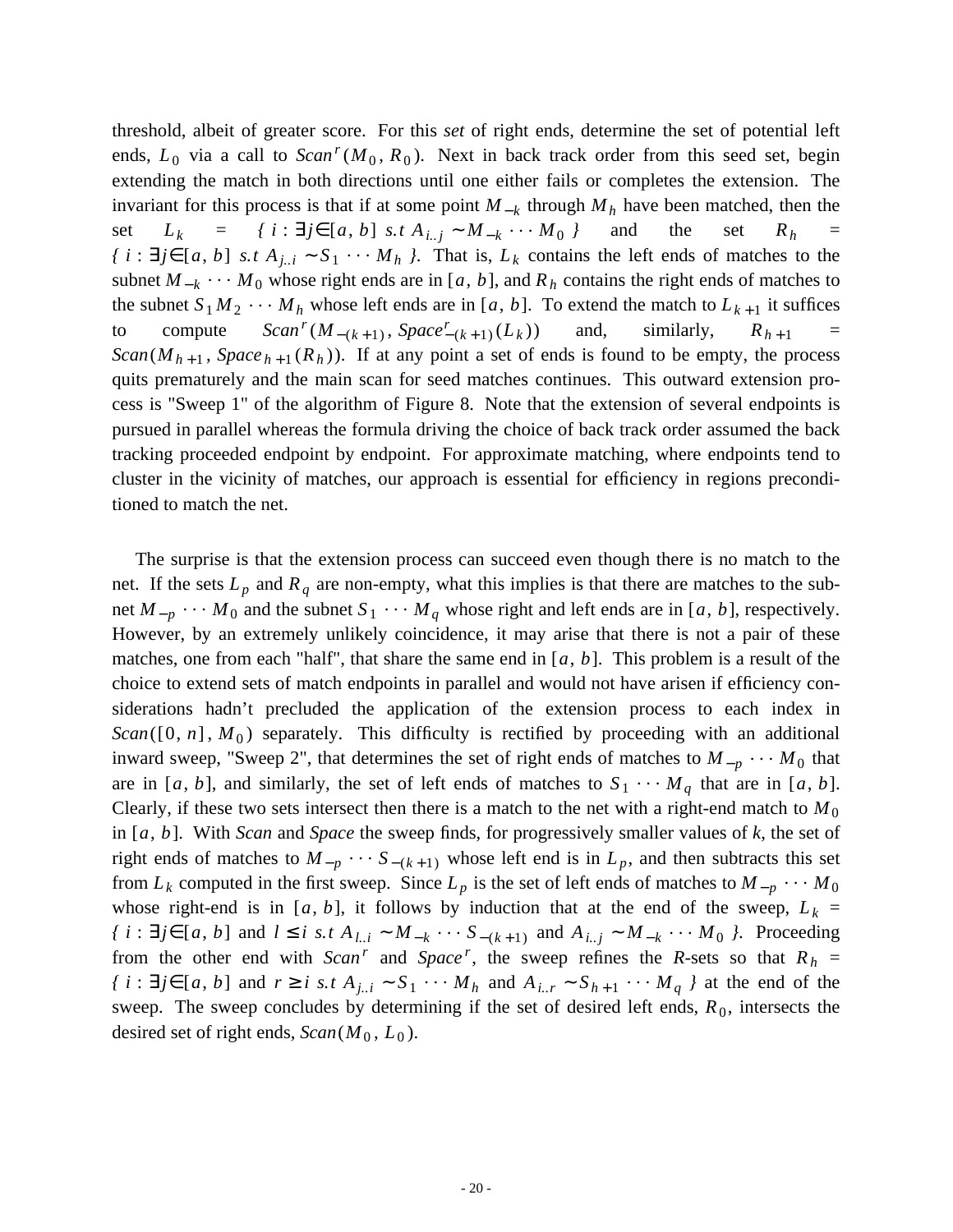**for** [*a*, *b*], a maximal interval s.t. [*a*, *b*]  $\subseteq$  *Scan*( $M_0$ , [0,*n*]), in left-to-right order **do** 

```
\{ R_0 \leftarrow [a, b]X ← L_0 ← Scan<sup>r</sup> (M_0, R_0# Sweep 1 #for k in backtrack order of [-p, -1] \cup [1, q] do
      \{ if X = \emptyset then break
          if k < 0 then
                 X ← L<sub>−k</sub> ← Scan<sup><i>r</sup>(M_k, Space<sup>k</sup><sub>(</sub>(L_{-k-1}))
          else
                 X \leftarrow R_k \leftarrow \text{Scan}(M_k, \text{Space}_k(R_{k-1}))}
   if X = \emptyset then continue
   for k \leftarrow p - 1 downto 0 do # Sweep 2 #
           L<sup>k</sup> ← L<sup>k</sup> ∩ Space − (k+1)</sub> (Scan(M<sub>−(k+1)</sub>, L<sub>k+1</sub>))
    for k ← q − 1 downto 0 do
           R_k \leftarrow R_k \cap Space_{k+1}^r(Scan^r(M_{k+1}, R_{k+1}))if Scan(M_0, L_0) \cap R_0 = \emptyset then continue
    L_0 \leftarrow L_0 \cap \text{Scan}^r(M_0, R_0)# Sweep 3 #R_0 \leftarrow R_0 \cap \text{Scan}(M_0, L_0)for k \leftarrow 1 to p do
           L<sup>k</sup> ← L<sup>k</sup> ∩ Scan<sup><i>r</sup>(M_{-k}, Space<sup>r</sup><sub>k</sub>(L_{k-1}))
   for k \leftarrow 1 to q do
           R_k \leftarrow R_k \cap \text{Scan}(M_k, \text{Space}_k(R_{k-1}))for k \leftarrow p downto 1 do # Sweep 4 #
           The range of M_{-k} is min\{j : j \in L_k\} to max\{j : j \in \text{Scan}(M_{-k}, L_k) \cap \text{Space}_{-k}^r(L_{k-1})\}The range of M_0 is min/ j : j \in L_0 } to max/ j : j \in R_0 }
   for k \leftarrow 1 to q do
           The range of M_k is min\{j : j \in \text{Scan}^r(M_k, R_k) \cap \text{Space}_k(R_{k-1})\} to max\{j : j \in L_k\}}
```
## Figure 8. Finding and Reporting a Match to a Linear Net.

Having now found a match, the next question is what to report. In the case of approximate matching this is a non-trivial question. To illustrate, suppose that there is a match to motif *M* well-within its threshold. Then the substrings of *A* obtained by extending the stringent match a few characters at either end are also matches within threshold. Does one wish to see the longest match, the lowest scoring, or some indication of the range of possible matches? This reporting problem is further compounded in the case of a match to a net where each motif match is well within threshold and hence where there are a number of choices for each motif. Two algorithms are presented here: (1) a *range* algorithm that determines the range of left and right ends possible for each motif in some match to the entire net, and (2) an *optimum* algorithm that selects a net match for which the sum of the scores of its motif matches is minimal.

The range algorithm is presented as Sweeps 3 and 4 in the algorithm of Figure 8. The third sweep proceeds outward further refining the sets  $L_k$  and  $R_h$  computed in Sweeps 1 and 2. At the start of Sweep 3,  $R_0$  contains the left ends of matches to  $S_1 \cdots M_q$  that are in [a, b]. By extending this match set to the left with *Scan<sup>r</sup>* and *Space<sup>r</sup>*, and intersecting the results with the sets  $L_k$  from the previous two sweeps, one arrives at the end of the sweep with  $L_k =$  $\{i : \exists j \in [a, b], l \le i, \text{ and } r \ge j \text{ s.t } A_{l,i} \sim M_{-k} \cdots S_{-(k+1)}, A_{i,j} \sim M_{-k} \cdots M_0, \text{ and }$  $A_{j..r} \sim S_1 \cdots M_q$  *}*. Similarly, taking the match endpoint set  $L_0$  and extending it to the right produces the sets  $R_h = \{ i : \exists j \in [a, b], l \le i, \text{ and } r \ge j \text{ s.t } A_{l,j} \sim M_{-p} \cdots M_0,$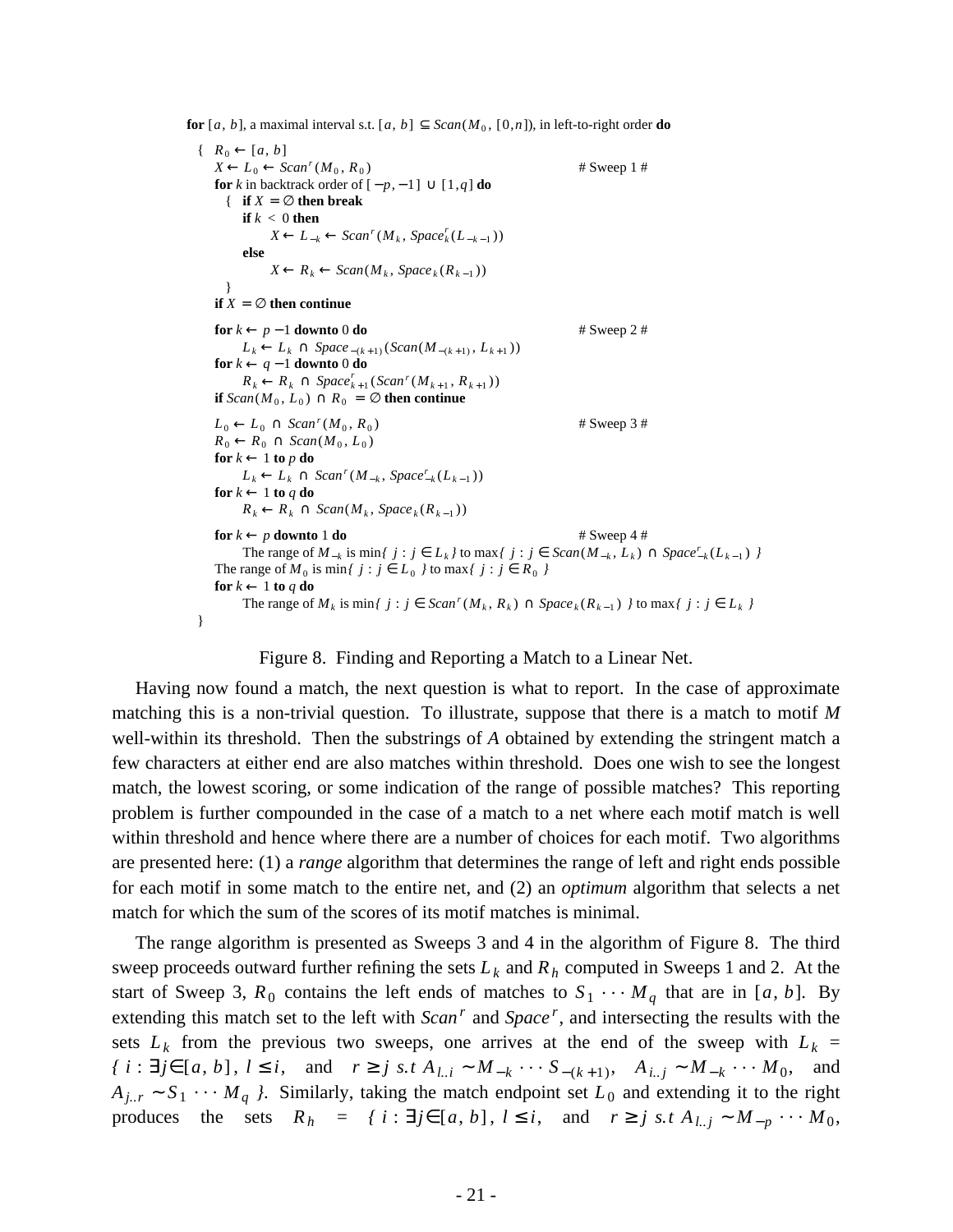$A_{j,i}$  ∼  $S_1$  · · · *M<sub>h</sub>* and  $A_{i,j}$  ∼  $S_{h+1}$  · · · *M<sub>q</sub> }*. Thus at the end of Sweep 3, the set  $L_k$  gives the set of all possible left-end matches to motif *M<sup>k</sup>* that are part of overall matches to the net *N* whose right-end match to  $M_0$  is in [a, b]. Similarly,  $R_h$  gives the set of all possible right ends for motifs *M<sup>h</sup>* for *h* from 0 to *q*. Thus after completing Sweep 3 the only missing information is the possible right ends of motifs  $M_{-k}$  for  $k \in [1, p]$  and the possible left ends of motifs  $M_h$  for  $h \in [1, q]$ . But the former are readily computed "on-the-fly" by determining  $Scan(M_{-k}, L_k) \cap Space_{-k}^{r}(L_{k-1})$  and the later by  $Scan^{r}(M_h, R_h) \cap Space_k(R_{h-1})$ . Thus, by computing these missing endpoint sets on the fly when needed, Sweep 4 can proceed left-toright printing the minimum left end and maximum right end for each motif in the net. This treatment should suffice to convince the reader that one can effectively compute useful information about the degrees of freedom in "a" match to net *N*.

The second match-reporting algorithm attempts to select a specific match to the net that is in some sense best, and failing that, at least representative. The simple optimality criterion used is that the sum of the scores of the motif matches forming a match to the net is minimal. Notice that because of spacing constraints this is not equivalent to picking the lowest scoring match for each motif (as this may not form a match to the net). This optimal match algorithm, like the range algorithm, begins after Sweeps 1 and 2 above have determined that a match exists. It further decomposes into symmetric left and right halves, so it suffices to focus on the left half. The essence of the algorithm is a dynamic programming computation that for each  $L_k$ , in decreasing order of  $k$ , determines  $Score_{L_k}[j]$ , the minimum sum over matches to  $M_{-p}$   $\cdots$  *S*<sub>−(*k*+1)</sub> whose left end *j* is in  $L_k$ . In order that a match achieving this score can be output, the algorithm simultaneously records the trace-back information,  $Left_{L_k}[j]$  and *Right*<sub>L<sub>k</sub></sub> [*j*], the left and right ends of a match to  $M_{-(k+1)}$  involved in a match achieving score *Score <sup>L</sup><sup>k</sup>* [ *j*].

The basis for the induction of the algorithm is that  $Score_{L_p}[j] = 0$  for all  $j \in L_p$ . Left<sub> $L_p$ </sub> and  $Right_{L_p}$  are superfluous. So the induction step, achieved by the code fragment in Figure 9, is given  $Score_{L_{k+1}}[j]$  for all  $j \in L_{k+1}$ , determine  $Score_{L_k}[j]$ ,  $Left_{L_k}[j]$ , and  $Right_{L_k}[j]$  for *j* ∈  $L_k$ . The first step of the code fragment computes for each  $i \in \text{Scan}(M_{-(k+1)}, L_{k+1})$ ,  $B[i]$  $=$  min *{ Score*  $L_{k+1}$  [*j*] +  $\delta(A_{j..i}, R_{-(k+1)})$  :  $j \in L_{k+1}$  *}* and *I*[*i*], an index *j* giving the minimum value for  $B[i]$ . Recall that  $R_k$  is the net expression for motif  $M_k$  and that  $\delta(A, R)$  is the score of the best alignment between *A* and a sequence in  $L(R)$ . By the induction hypothesis on *Score*  $L_{k+1}$  it follows that  $B[i]$  is the best scoring match to  $M_{-p}$   $\cdots$   $M_{-(k+1)}$  whose right end is *i*. This minimum is computed by running the scanner for  $M_{-(k+1)}$  once for each  $j \in L_{k+1}$ , letting that *j* be the only potential left end for the scan. As the scan proceeds, the scanner not only reports whether *i* is the right end of a match to the motif, but also, *Value*( $i$ ) the score of the match given by  $C(i, \phi)$ . If  $Value(i) + Score_{L_{k+1}}[j]$  improves the current minimum recorded at  $B[i]$ , then it is updated and the *j* for the scan is recorded in  $I[i]$ . The second step completes the induction step by computing  $Score_{L_k}[j] = \min \{B[i] : i \in Space_{-(k+1)}^{r}(j) \}$  and for the *i* giving the minimum, recording  $Left_{L_k}[j] = O[i]$  and  $Right_{L_k}[j] = i$ . To compute the minimum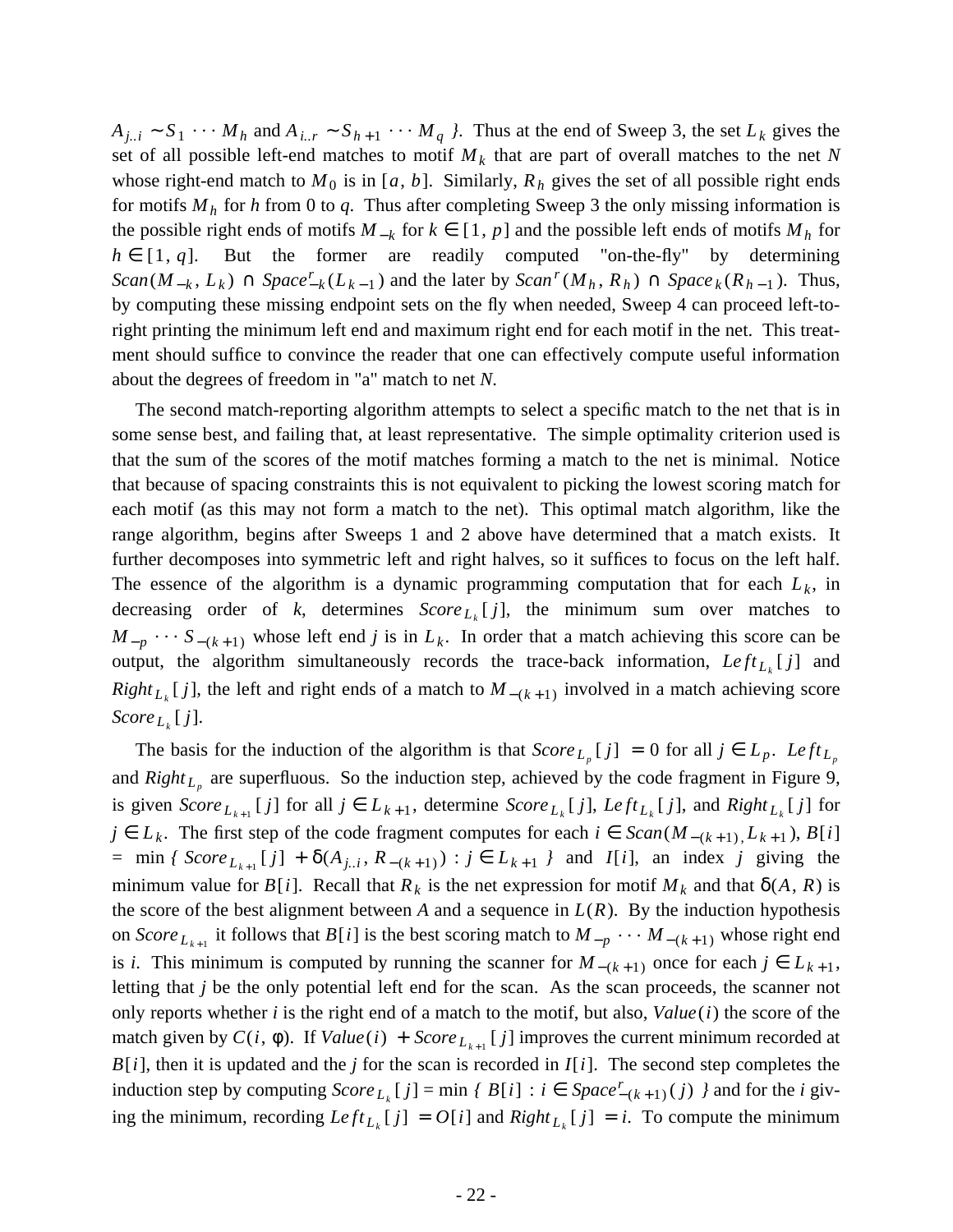efficiently, *Score*  $L_k$  [j] is computed in increasing order of j, which implies that the minimum is needed over a series of intervals  $[j - r_{-(k+1)}, j - l_{-(k+1)}]$  whose endpoints increase. The trick is to maintain a heap of the *B*-values in the current interval, and then incrementally update the heap for the next interval by deleting and adding positions as necessary. Given the heap, each minimum can be extracted in  $O(\log \Delta_{-(k+1)})$  time.

```
low \leftarrow \min \{ j : j \in \text{Scan}(M_{-(k+1)}, L_{k+1}) \}hgh ← max \{ j : j \in \text{Scan}(M_{-(k+1)}, L_{k+1}) \}for i \leftarrow low to hgh do
      B[i] \leftarrow \inftyfor j \in L_{k+1} do
      for i ∈ Scan(M_{-(k+1)}, {j}) do
             if Score_{L_{k+1}}[j] + Value(i) < B[i] then
                \{ B[i] \leftarrow Score_{L_{k+1}}[j] + Value(i)I[i] \leftarrow j}
Heap \leftarrow \varnothingrgt \leftarrow low-1l ft \leftarrow \inftyfor j \in L_k in increasing order do
  { for i ← max {l ft, low} to j − l − (k + 1) − 1 do
             if B[i] < \infty then
                   delete i from Heap
      for i \leftarrow \text{rg}t + 1 to min \{j - r_{-(k+1)}, \text{hgh}\} do
             if B[i] < \infty then
                   add i to Heap with priority B[i]
      lft ← j – l_{-(k+1)}rgt ← j - r<sup>-(k+1)</sup>
      i ← extract min from Heap
       Score_{L_k}[j] \leftarrow B[i]Left_{L_k}[j] \leftarrow I[i]Right_{L_k}[j] \leftarrow i}
```
Figure 9. Determining an optimal match.

Given that the analogous computation for the *R*-sets has been performed, the score of the optimum match is easily found by computing the best of *Score*  $L_0$  [*j*] +  $\delta(A_{j..i}, R_0)$  + *Score*  $R_0$  [*i*] over  $j \in L_0$  and  $i \in R_0$ . The *i* and *j* giving the minimum delimit the match to  $M_0$  in an optimum match. The left and right indices of the other matches are obtained by following the trace-back information in the *Le ft* and *Right* arrays in the obvious manner. For example,  $Left_{L_2}[Left_{L_1}[Left_{L_0}[j]]]$  and  $Right_{L_2}[Left_{L_1}[Left_{L_0}[j]]]$ give the left and right ends of the match to motif  $M_{-2}$  in an optimum scoring match (provided *j* is the index giving the minimum above). If it is desired, one can also deliver for each motif, an alignment between one of its sequences and the substring of *A* it matches that realizes the score of the optimal match using a linear space algorithm like the one presented in Myers and Miller (1989).

To conclude consider the worst-case time complexity for reporting matches in the case that a match does occur in a given region. In regions that are essentially random with respect to the pattern, the expected amount of time taken is described by the calculation of Section 4.1.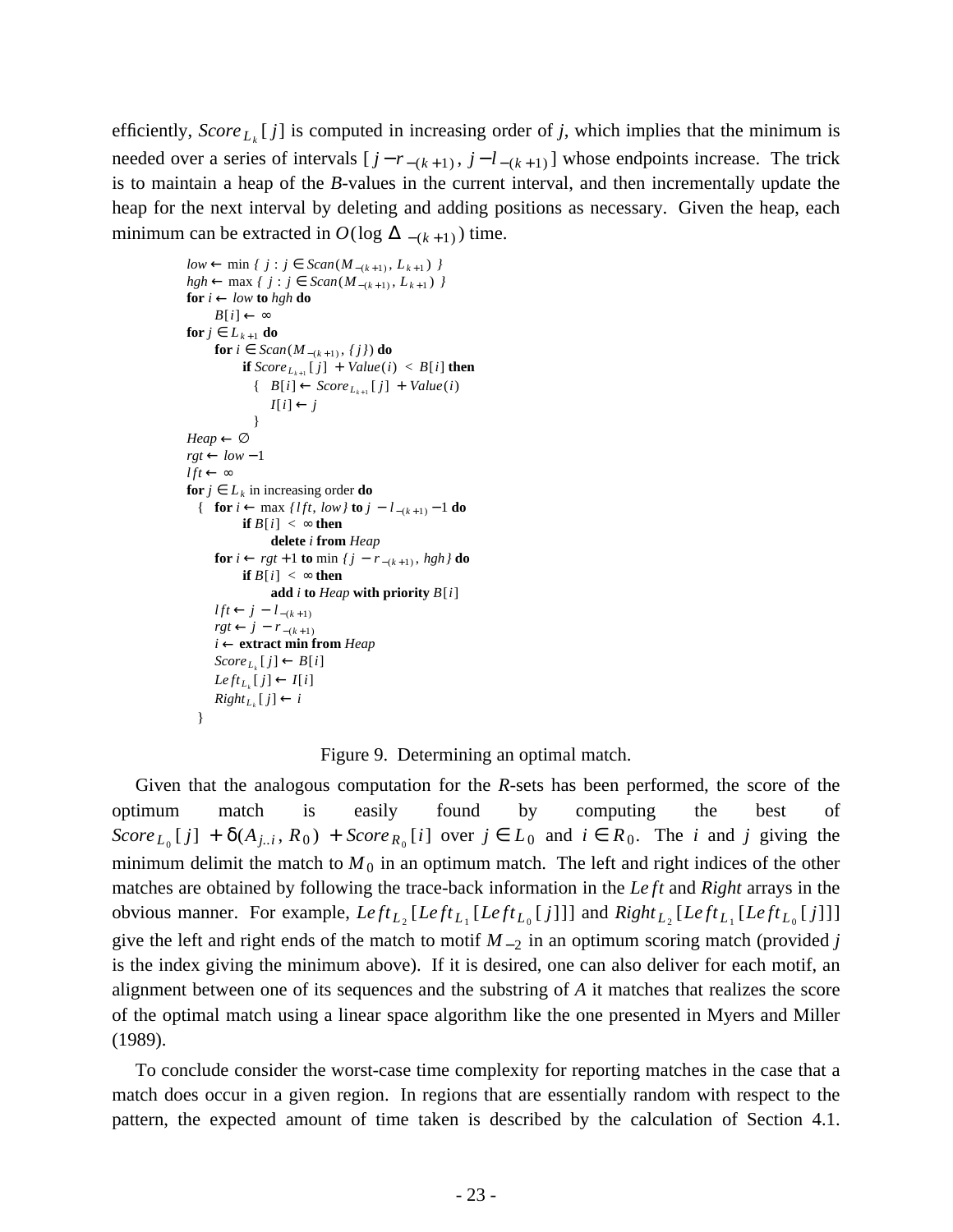Observe that the algorithm of Figure 8, which includes the range reporting sub-algorithm, makes a number of scans that together span a range of symbols approximately as long as the span of the match to the net. More precisely, one can assert that a sweep of the algorithm scans no more than  $\Sigma_k$  (*set*<sub>k</sub> + *mot*<sub>k</sub> +  $\Delta_k$ ) symbols, where *mot*<sub>k</sub> is the length of the longest word matched by *M*<sub>*k*</sub>, and *set*<sub>*k*</sub> = max{ $j$ :  $j \in X$ } − min{ $j$ :  $j \in X$ } where  $X$  is  $L$ <sub>|</sub> $k$  | or  $R$ <sub> $k$ </sub> depending on whether  $k$  is positive or negative. Scanning each symbol takes an amount of time depending on the motif involved in the scan, but letting *p* be the maximum length of a motif network expression in net *N*, the worst case complexity of the algorithm is certainly proportional to *p* times the sum above. In expectation, *set*<sub>*i*</sub> is a small constant and *mot*<sub>*i*</sub> is on the order of the size of its network expression. Thus more coarsely one may estimate the algorithm to take  $O(mp+\Delta))$  time for a net with *m* motifs and average spacer variance ∆. Finally, Figure 9 takes  $O(|L_{k+1}| mot_{-(k+1)} p + (set_k + \Delta_{-(k+1)}) log \Delta_{-(k+1)}$  worst-case time. Using the approximations about *set<sup>i</sup>* , etc., a "back-of-the-envelope" estimate for the additional overhead of the optimum match algorithm is  $O(m(p^2 + \Delta \log \Delta))$ .

## **LITERATURE**

- Abarbanel, R.M., Wieneke, P.R., Mansfield, E., Jaffe, D.A., and Brutlag, D.L. (1 984), ''Rapid searches for complex patterns in biological molecules,'' *Nucleic Acids Research*, Vol. 12, No. 1, pp. 263-280.
- Bairoch, A., (1991) ''PROSITE: a dictionary of sites and patterns in proteins,'' *Nucleic Acids Research*, Vol. 19, Sequences Supplement, pp. 2241-2245
- Chang, W. I., and J. Lampe. 1992. "Theoretical and Empirical Comparisons of Approximate String Matching Algorithms." *Proc. 3rd Symp. on Combinatorial Pattern Matching* Tucson, AZ (April 1992), 172-181.
- Fickett, J.W. 1984. "Fast optimal alignment." *Nucleic Acids Research* **12**, 175-179.
- Gribskov, M., Homyak, M., Edenfield, J., and Eisenberg, D. (1988), ''Profile scanning for threedimensional structural patterns in protein sequences,'' *CABIOS*, Vol. 4, No. 1, pp. 61-66.
- Hopcroft, J.E. and J.D. Ullman. 1979. *Introduction to Automata Theory, Languages, and Computation*. Addison-Wesley (Reading, MA), 13-76.
- Levenshtein, V.I. 1966. "Binary codes capable of correcting deletions, insertions, and reversals." *Cybernetics and Control Theory* **10**, 707-710.
- Manber, U. and R. Baeza-Yates. 1991. "An algorithm for string matching with a sequence of don't cares." *Information Processing Letters* **37**, 133-136.
- Miller, J., A.D. McLachlan and A. Klug. 1985. "Repetitive zinc-binding domains in the protein transcription factor IIIA from Xenopus oocytes." *EMBO Journal* **4**, 1609-1614.
- Myers, E.W. and G. Mehldau. 1993. "A system for pattern matching applications on biosequences." *CABIOS* **9**, 299-314.
- Myers, E.W. and W. Miller. 1989. "Approximate matching of regular expressions." *Bull. of Math. Biol.* **51**, 5-37.